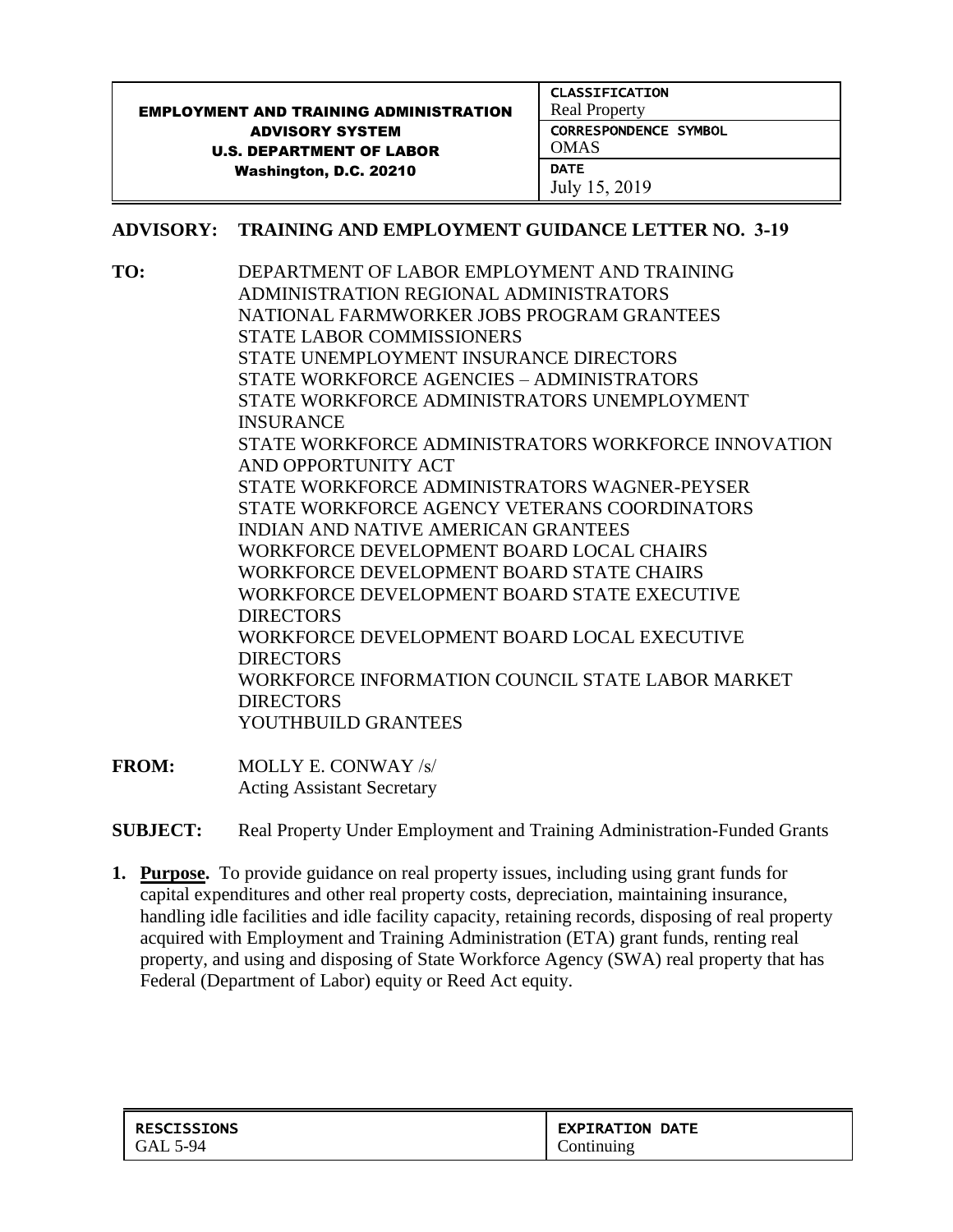- 2. Action Requested. States and other non-Federal entities<sup>1</sup> receiving funds under any of the following are directed to follow this guidance and to distribute this guidance to appropriate personnel: (a) Title I of the Workforce Innovation and Opportunity Act (WIOA) (P.L. 113- 128); (b) the Wagner-Peyser (W-P) Act (29 U.S.C. 49, et seq., as amended by WIOA Title III); and (c) Title III of the Social Security Act (SSA) (42 U.S.C. 501 et seq.) (unemployment insurance (UI) program).
- **3. Background.** This Training and Employment Guidance Letter (TEGL) provides guidance about the real property<sup>2</sup> requirements that apply to non-Federal entities receiving ETA grants under WIOA Title I, the W-P Act, and SSA Title III. It covers a variety of issues that affect how a grantee accounts for costs incurred in using property to carry out the U.S. Department of Labor (DOL or Department), ETA grants. Specific rules apply depending on whether the grantee will use its own facility or rent a facility to carry out a grant. Other requirements, including obtaining insurance coverage, may also apply. The Uniform Guidance, applicable to DOL grants beginning on December 26, 2014 (unless the grantee implemented earlier), changed some of these requirements. WIOA, which superseded the Workforce Investment Act of 1998 (P.L. 105-220) (WIA), and its implementing regulations at 20 CFR Part 683, also imposes real property requirements on grantees.

This TEGL also addresses real property issues involving Federal equity, which is specific to SWAs. For many years, States purchased or paid for the construction and renovation of buildings that would house the State Employment Security Agency (SESA),<sup>3</sup> which carried out the UI program under Title III of the SSA, and the W-P Act Employment Service (ES) program pursuant to 29 U.S.C. 49 et seq. The Department permitted the SESAs to apply grant funds awarded for the administration of the UI and W-P grants towards the amortization, or payment over time, of the costs of the SESAs' space in the newly acquired or renovated buildings.<sup>4</sup> DOL would acquire equity in the building (or land, if applicable) proportionate to its share in funding the cost of the SESA space with the use of UI and W-P

<sup>3</sup> SWAs were formerly referred to as SESAs.

÷,

<sup>&</sup>lt;sup>1</sup> The Uniform Administrative Requirements, Cost Principles, and Audit Requirements for Federal Awards at 2 CFR Parts 200 and 2900 (Uniform Guidance) uses the term "non-Federal entity" to cover a wide range of grantees, and defines the term as "a state, local government, Indian tribe, institution of higher education (IHE), or non-profit organization that carries out a Federal award as a recipient or subrecipient" (2 CFR 200.69). DOL received Office of Management and Budget (OMB) approval for 22 exceptions to the Uniform Guidance. DOL's exception expands the definition of "non-Federal entity" to include the following: for-profit entities, foreign public entities, foreign organizations or nonprofit organizations that carry out a Federal award as a recipient or subrecipient [\(2 CFR](https://1.next.westlaw.com/Link/Document/FullText?findType=L&pubNum=1000547&cite=2CFRS200.69&originatingDoc=N4ED116E08CC111E4B8EBEDB720749533&refType=VP&originationContext=document&transitionType=DocumentItem&contextData=(sc.UserEnteredCitation))  [2900.2\)](https://1.next.westlaw.com/Link/Document/FullText?findType=L&pubNum=1000547&cite=2CFRS200.69&originatingDoc=N4ED116E08CC111E4B8EBEDB720749533&refType=VP&originationContext=document&transitionType=DocumentItem&contextData=(sc.UserEnteredCitation)). A "recipient" is defined in the Uniform Guidance as "a non-Federal entity that receives a Federal award directly from a Federal awarding agency to carry out an activity under a Federal program" (2 CFR 200.86). A "subrecipient" is defined as a "non-Federal entity that receives a subaward from a 'pass-through entity' to carry out part of a Federal program; but does not include an individual that is a beneficiary of such program" (2 CFR 200.93). "Pass-through entity" is defined as "a non-Federal entity that provides a subaward to a subrecipient to carry out part of a Federal program" (2 CFR 200.74).

<sup>2</sup> The Uniform Guidance defines "real property" as "land, including land improvements, structures and appurtenances thereto, but excludes moveable machinery and equipment" (2 CFR 200.85).

<sup>&</sup>lt;sup>4</sup> In some cases, the SESAs purchased land, along with the buildings, and ETA grant funds were used to amortize those costs as well.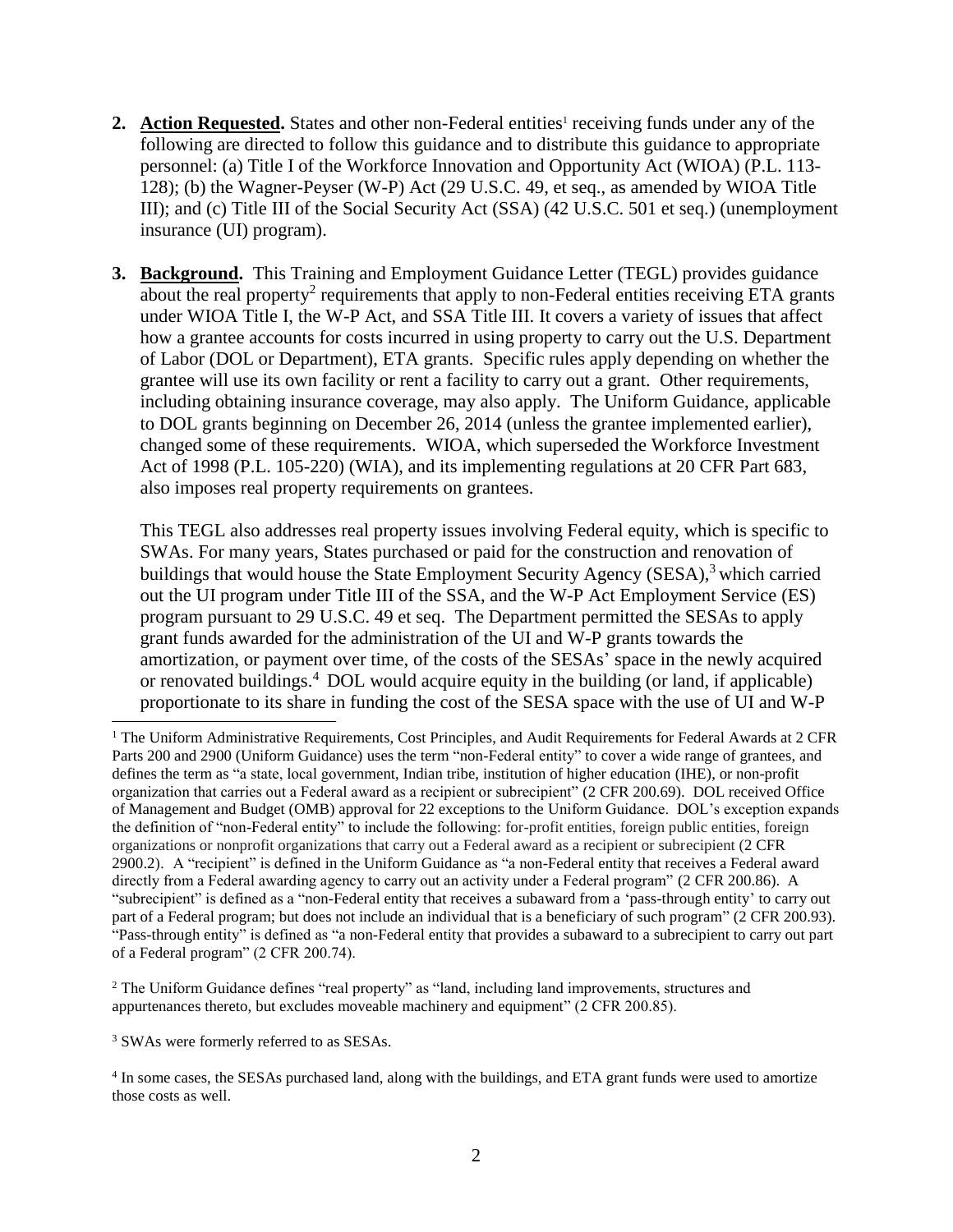grant funds. This is referred to as "Federal equity" or "DOL equity" in this TEGL. Title to the real property remained with the State.<sup>5</sup>

The authority to enter into new amortization arrangements ended on February 15, 2007, and DOL's equity was transferred to the States pursuant to the Revised Continuing Appropriations Resolution 2007 (Public Law 110-5), which amended WIA section 193 (29 U.S.C. 2943). The WIA amendment also required that the portion of proceeds attributable to the Federal equity be used by the States to carry out activities authorized under WIA, the W-P Act, or Title III of the SSA. WIOA section 192(b) (29 U.S.C. 3252(b)) and 20 CFR 683.240(a)(3)) continue the WIA prohibition on States using funds awarded under WIOA, Title III of the SSA, or the W-P Act to amortize the costs of real property that was purchased by any State on or after February 15, 2007. Moreover, as discussed in this TEGL, WIOA section 192(a) (29 U.S.C. 3252(a)) provides conditions which apply to Federal equity transferred to the States. Specifically, the portion of any real property that is attributable to the Federal equity transferred must be used to carry out activities authorized under WIOA, Title III of the SSA, or the W-P Act.

Another type of equity discussed in this TEGL is "Reed Act equity." Reed Act funds are distributions of excess funds in the Unemployment Trust Fund (UTF) to the accounts of the States within the UTF, as authorized under SSA section 903 (42 U.S.C. 1103). Although States occasionally acquired real property by issuing state bonds or by using other types of funds, such as penalty and interest funds obtained from employers ( $P \& I$  funds)<sup>6</sup> or State general funds, the most common arrangement was for States to purchase real property with Reed Act funds. State legislatures are permitted to appropriate Reed Act funds for "payment of expenses incurred [by the State] for the administration of its unemployment compensation law and public employment offices," which includes the costs of acquiring office buildings  $(SSA section 903(c)(2); 42 U.S.C. 1103(c)(2)).$  Specific rules, described in this TEGL, apply to Reed Act equity, including that when a property with Reed Act equity is sold, the sales proceeds attributable to the Reed Act equity in the property must be returned to the State's account in the UTF.

DOL has previously issued guidance on SESA real property equity issues, including Unemployment Insurance Program Letter (UIPL) No. 39-97 *The Reed Act Provisions of Title IX of the Social Security Act* (September 12, 1997); General Administration Letter (GAL) No. 05-94, *Acquisition, Use, and Disposition of SESA Real Property* (January 24, 1994) TEGL No. 7-04, *Issues Related to Real Property Used for ETA Program Purposes* (October 20, 2004), and TEGL No. 3-07, *Transfer of Federal Equity in State Real Property to the States* (August 1, 2007). To the extent that previous guidance conflicts with this TEGL, the guidance provided in this TEGL applies.<sup>7</sup>

<sup>5</sup>The SESAs agreed to apply 29 CFR Part 97 to real property acquired prior to the effective date of Part 97, through assurances in the Fiscal Year (FY) 1989 Employment Service Reimbursable Grant agreement and the FYs 1990 and FY 1991 Unemployment Insurance Program and Budget Plans. The property disposition requirements in 29 CFR 97.31 are similar to those in the Uniform Guidance.

<sup>6</sup>The State acquires penalty and interest funds from employers who do not timely pay UI taxes.

<sup>7</sup> Note that GAL 05-94 has been rescinded.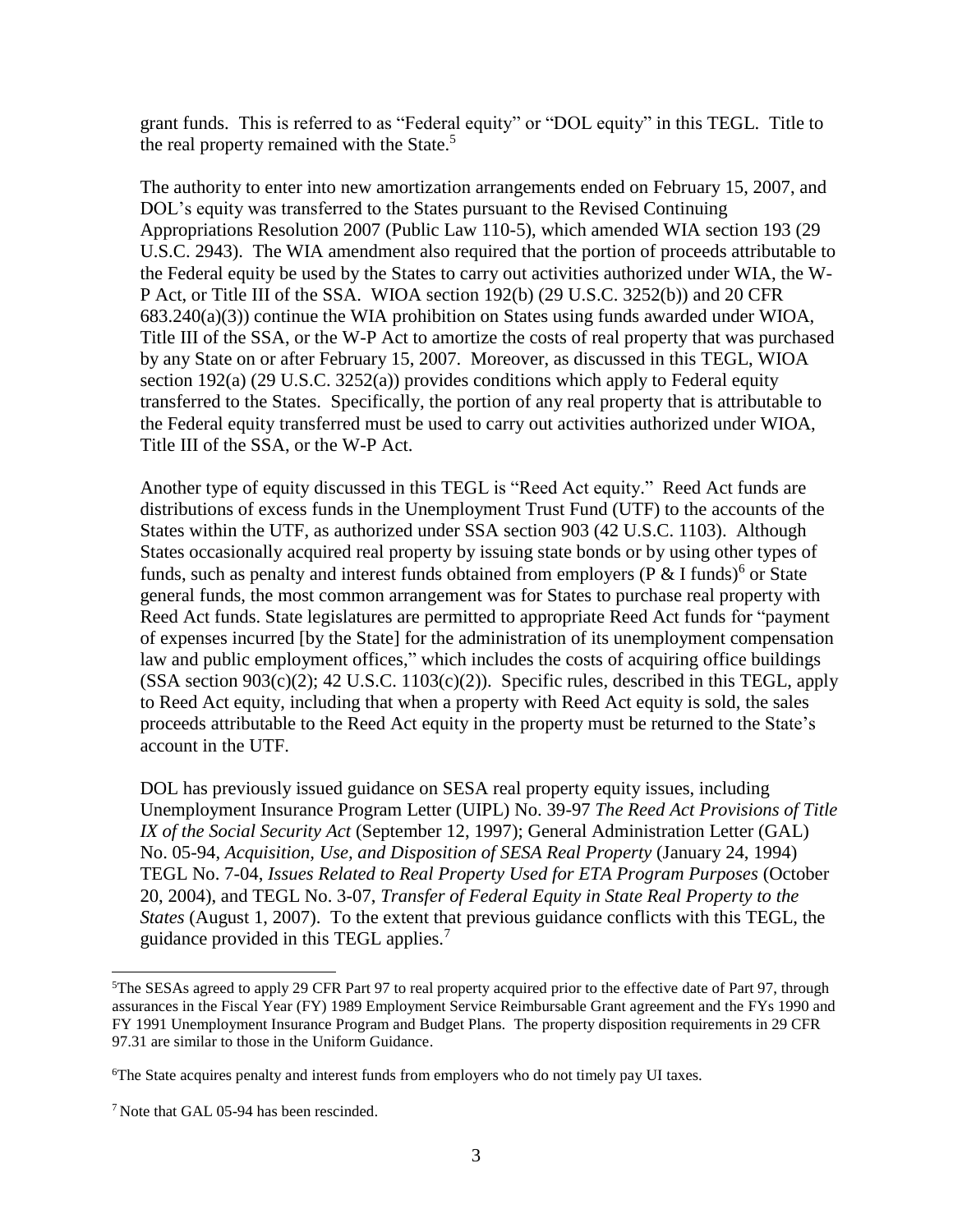**4. Using Grant Funds for Capital Expenditures.** Capital expenditures are expenditures to acquire capital assets, or expenditures to make additions, improvements, modifications, replacements, rearrangements, reinstallations, renovations, or alterations to capital assets that materially increase their value or useful life (2 CFR 200.13). The Uniform Guidance defines capital assets as "tangible or intangible assets used in operations having a useful life of more than one year which are capitalized in accordance with Generally Accepted Accounting Principles (GAAP);"<sup>8</sup> included are: land and buildings (facilities), whether acquired by purchase, construction, manufacture, lease-purchase, exchange, or through capital leases (2 CFR 200.12(a)). $9$  Capital assets also include "additions, improvements, modifications, replacements, rearrangements, reinstallations, renovations or alterations to capital assets that materially increase their value or useful life" (2 CFR 200.12(b)). Ordinary repairs and maintenance are not capital expenditures (2 CFR 200.12(b); 2 CFR 200.452).

**Procurement Standards:** When non-Federal entities procure real property using ETA grant funds, they must follow the procurement standards in the Uniform Guidance. See 2 CFR 200.317 to 200.326 and Appendix II. For example, non-Federal entities must use their own documented procurement procedures which reflect applicable State and local laws and regulations, provided that the procurements conform to applicable Federal law (2 CFR 200.318(a)). When procuring real property under an ETA grant, a State must follow the same policies and procedures it uses for procurements from its non-Federal funds (2 CFR  $200.317$ ).<sup>10</sup>

**Prior Approval Requirements:** Prior approval is required before ETA grant funds can be used for capital expenditures. The WIOA regulations provide that "WIOA Title I funds must not be spent on construction, purchase of facilities or buildings, or other capital expenditures for improvements to land or buildings, except with the prior written approval of the Secretary" (20 CFR  $683.235$ ).<sup>11</sup> Similarly, the Uniform Guidance provides that capital expenditures for buildings and land, or for improvements to land or buildings which materially increase their value or useful life are unallowable as direct charges, except with prior written approval of the Federal awarding agency or pass-through entity<sup>12</sup> (2 CFR 200.439(b)(1) and (3)).

<sup>8</sup> GAAP has the meaning specified in accounting standards issued by the Government Accounting Standards Board (GASB) and the Financial Accounting Standards Board (FASB). 2 CFR 200.49.

<sup>&</sup>lt;sup>9</sup> See section 10 on using ETA grant funds for particular types of leases.

<sup>&</sup>lt;sup>10</sup> See also 2 CFR 200.404 on "reasonable costs."

<sup>&</sup>lt;sup>11</sup> This authority has been delegated to the ETA Grant Officer. See Secretary's Order 06-2010 (Delegation of Authority and Assignment of Responsibility to the Assistant Secretary for Employment and Training, October 20, 2010); Secretary's Order 03-2018 (Delegation of Authorities and Assignment of Responsibilities to the Assistant Secretary for Administration and Management, May 14, 2018), section 7.A.; (Department of Labor Manual Series 2- 800 (Grant and Procurement Management), section 814.

<sup>&</sup>lt;sup>12</sup> Defined in footnote 1.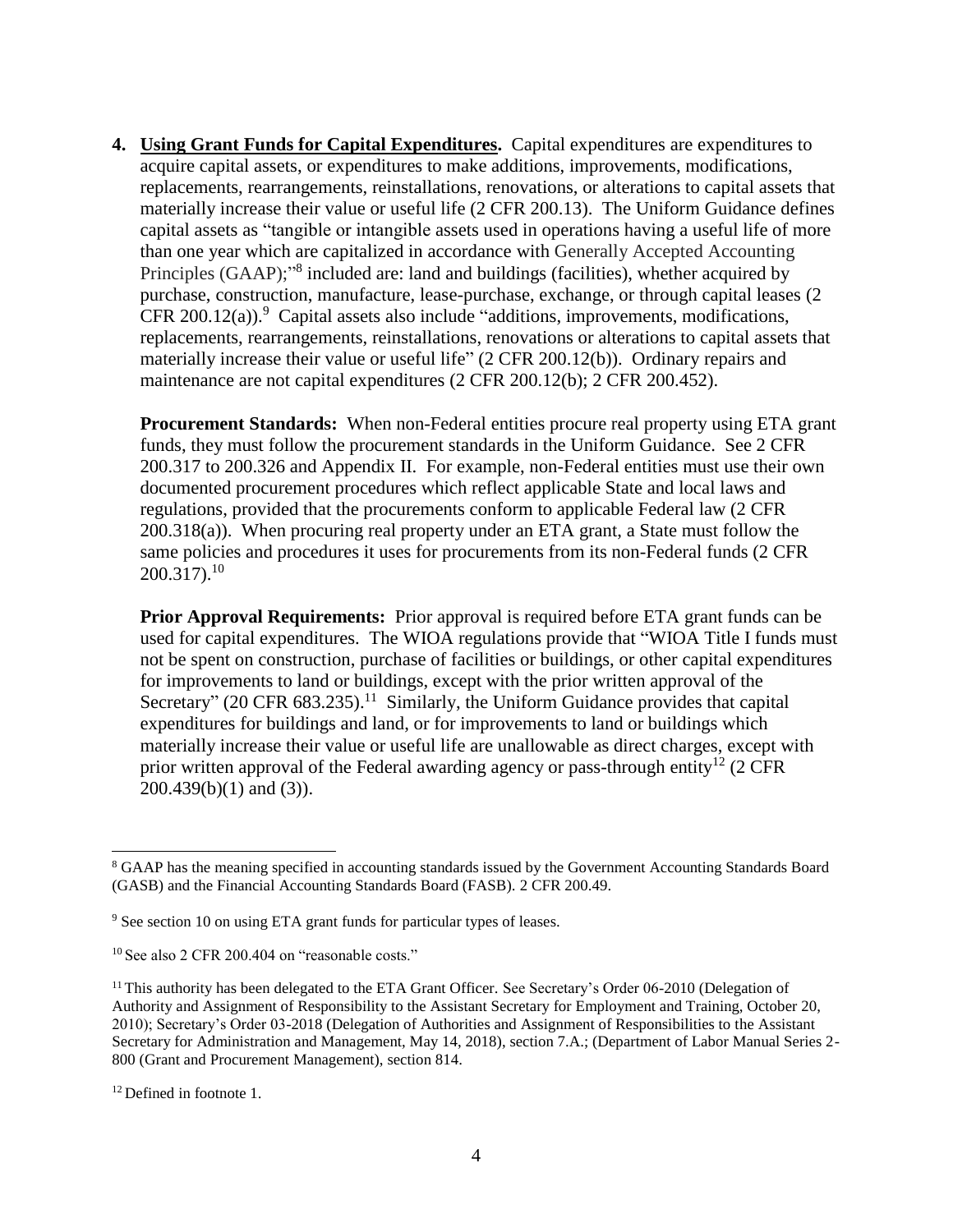Any building-related expense that is outlined in the Uniform Guidance that requires prior approval must go through the written prior approval process. The Uniform Guidance provides specific rules for requesting prior approval. The approval request should include the timeframe or scope of the agreement (i.e., a proposal about which funds will be used and what they will be used for), along with information and documents that ETA requested from the non-Federal entity during discussions about the proposal that preceded submission of the proposal. The information and documents must be submitted to the ETA grant officer at least 30 days before the requested action is to occur. See 2 CFR 200.407 and 2900.16. Unless otherwise noted in the grant agreement, the grant officer is the designated official with the authority to provide prior written approval (prior approval). Inclusion of items in a Statement of Work or budget narrative for which funds are awarded does not constitute prior approval (2 CFR 2900.16).

If the non-Federal entity obtains prior approval as described above, the capital expenditure will be allowed as a direct charge. It will be charged in the period in which the expenditure is incurred, or as otherwise determined appropriate and negotiated with ETA (2 CFR 200.439(b)(4)). The charges will be allocated among the applicable entities based on the proportional benefit. Capital expenditures are unallowable as indirect costs (2 CFR 200.439(b)(7)).

Notwithstanding the absence of prior approval, where federal workforce grant funds were used for the acquisition of real property or capital improvement(s), ETA has an equity interest in the real property proportionate to the amount of federal funds used.

**Special Arrangement and Alteration Costs**: Costs incurred for ordinary and normal rearrangement and alteration of facilities are allowable as indirect costs. Special arrangements and alteration costs incurred specifically for a Federal award are allowable as a direct cost with the prior approval of the ETA grant officer (for direct DOL grantees) or the pass-through entity (for subrecipients) (2 CFR 200.462(a)).

**Rearrangement and Reconversion Costs:** Costs incurred for ordinary and normal rearrangement and alterations of facilities are allowable as indirect costs (2 CFR 200.462(a)). Prior approval from the ETA grant officer, as described in this section, is needed if direct charges will be incurred. Thus, whether prior approval is needed to use grant funds to make improvements to affiliated one-stop centers as required by 20 CFR 678.310(d), or to make repairs to meet local or State facility codes or to make alterations so that the premises are suitable for carrying out the grant, depends on whether the rearrangement or reconversion is an ordinary and normal expense that can be charged indirectly or a capital expenditure that must be charged as a direct cost.

Costs incurred in the restoration or rehabilitation of the non-Federal entity's facilities to approximately the same condition existing immediately prior to commencement of the Federal award, less costs related to normal wear and tear, are allowable  $(2 \text{ CFR } 200.462(b))$ .

Again, capital improvements may not be made with WIOA Title I funds without prior approval. Any expenditure must be reasonable and cannot significantly deviate from the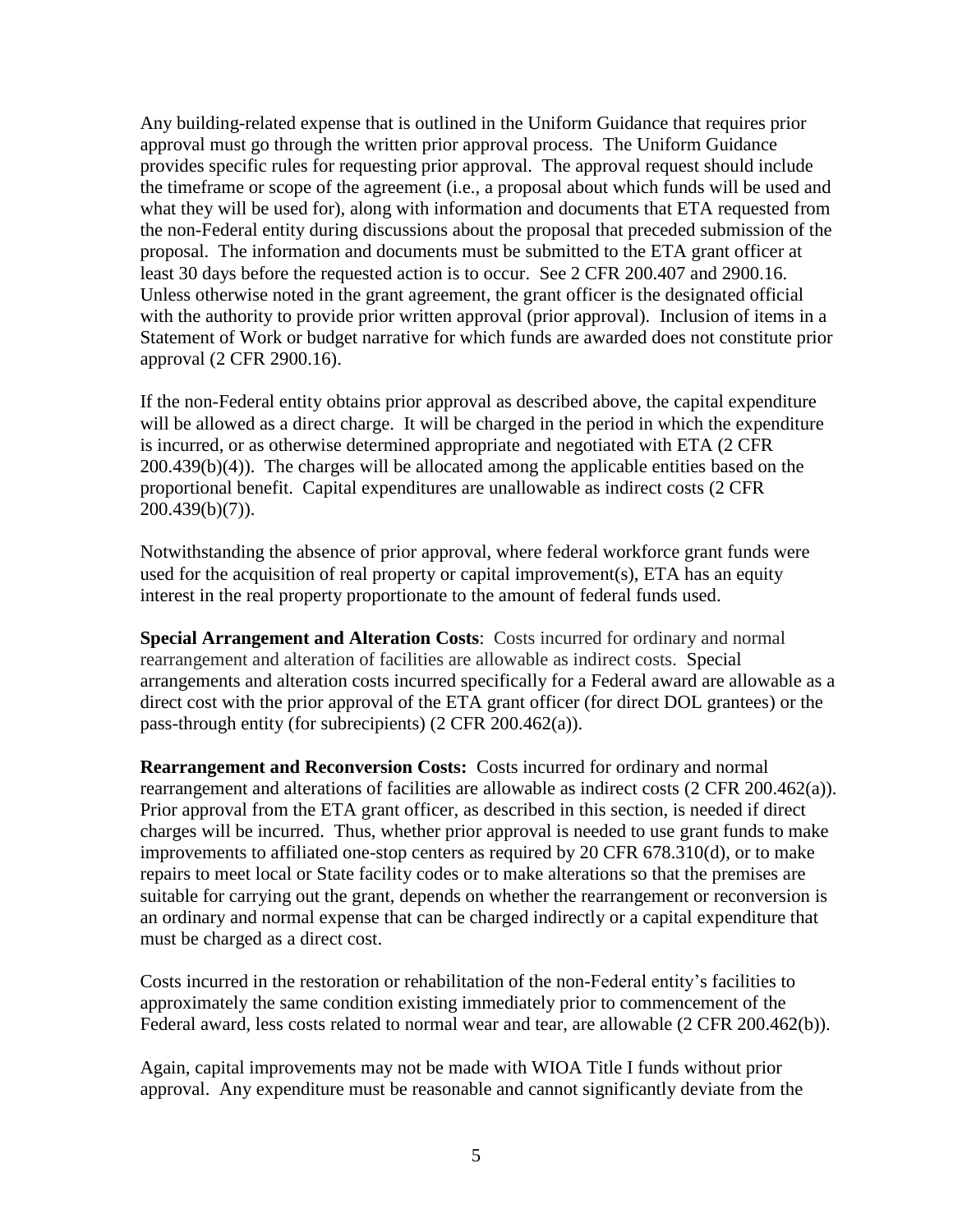non-Federal entity's established practice and policies regarding the incurrence of costs, which may unjustifiably increase the Federal award's costs (2 CFR 200.404(e)).

- **5. Specific Programs Under WIOA.** The TEGL provides general guidance on real property issues that might arise in any ETA grant program. Two particular WIOA programs— YouthBuild and the National Farmworker Jobs Program (NFJP)—necessarily require that grant funds be used for capital expenditures.<sup>13</sup> The YouthBuild program is designed to provide education and occupational skill development to eligible participants in construction and other industries. The NFJP provides career, training, housing assistance, and related assistance services to migrant and seasonal farmworkers (MSFW). Congress appropriates funds for NFJP Career Services and Training grants and for NFJP Housing grants, which provide permanent and temporary housing. For real property issues that arise in these programs, more information is provided in the specific guidance related to these programs, and in the Funding Opportunity Announcements in effect for the applicable Program Year.
- **6. Using Grant Funds for Other Real Property Costs.** Some common examples of other real property costs include, but are not limited to, the following:

**Maintenance and Repair Costs:** The Uniform Guidance provides that costs for utilities, insurance, security, necessary maintenance, janitorial services, repair, or upkeep of buildings (including Federal property unless otherwise provided for) which neither add to the permanent value of the property nor appreciably prolong its intended life but keep it in an efficient operating condition are allowable. Maintenance and repair costs are allowable only to the extent not paid through rental or other agreements (2 CFR 200.452).

**Security Costs:** Necessary and reasonable expenses incurred for protection and security of facilities, personnel, and work products are allowable. Such costs include, but are not limited to: wages and uniforms of personnel engaged in security activities; equipment; barriers; protective (non-military) gear, devices, and equipment; contractual security services; and consultants. However, capital expenditures for security purposes are subject to prior approval requirements (2 CFR 200.457).

**Costs for non-Federal Entity Owned Buildings:** If the non-Federal entity owns the building where the grant is being carried out, costs such as depreciation costs (if applicable), maintenance, taxes, and insurance, may be charged to the grant.

Depending on the non-Federal entity's cost allocation policies, these charges could be direct costs, or indirect costs, or both.

**7. Depreciation.** The Uniform Guidance provides that depreciation is the method for allocating the cost of fixed assets to periods benefitting from asset use (2 CFR 200.436(a)). The non-Federal entity may be compensated for the use of its buildings, capital improvements, equipment, and software projects capitalized in accordance with GAAP, provided that they are used, needed in the non–Federal entity's activities, and properly allocated to Federal

<sup>&</sup>lt;sup>13</sup> These are not the only programs for which grant funds may be used for capital expenditures.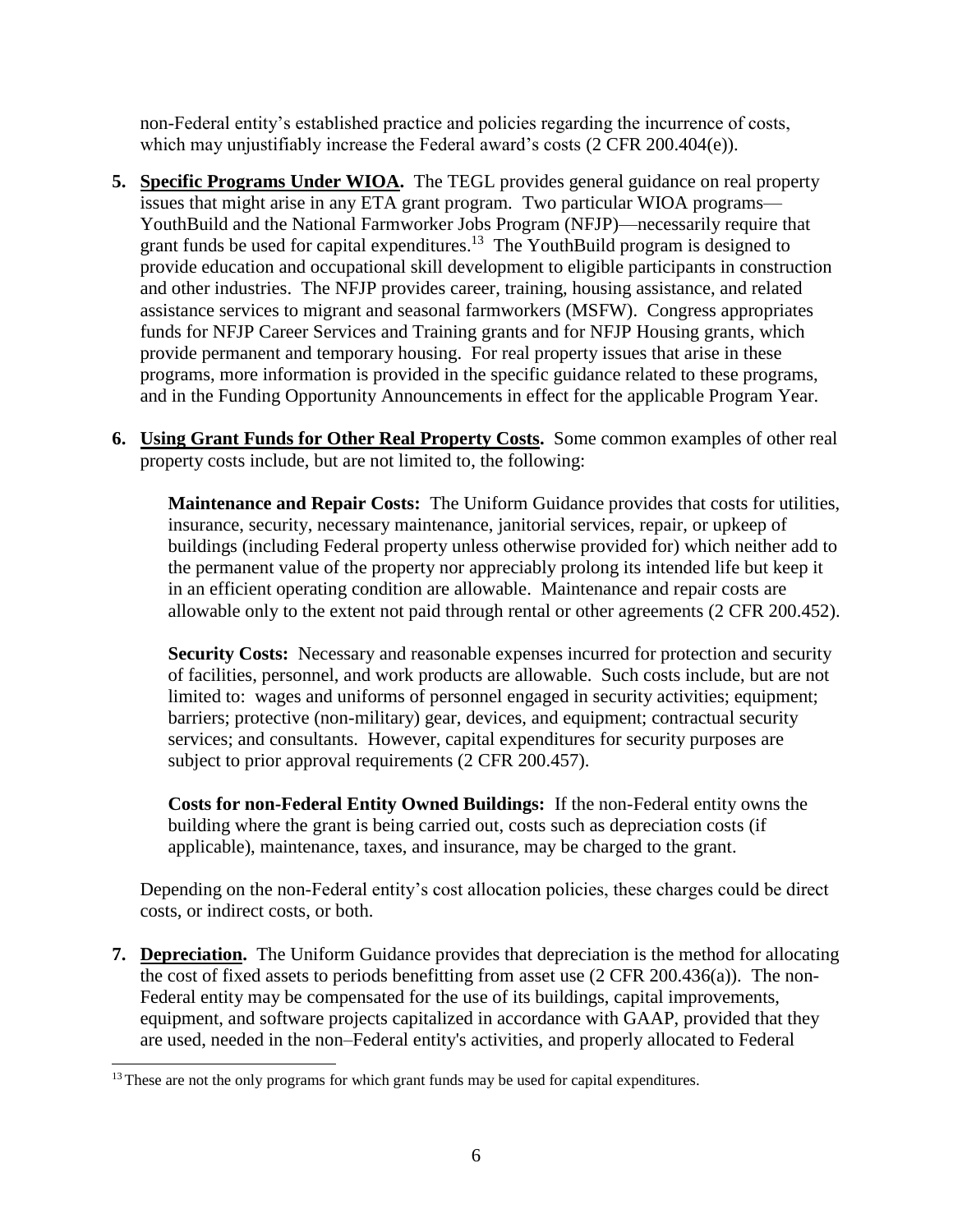awards.<sup>14</sup> Such compensation must be made by computing depreciation and drawing down the computed amount from the grant. Importantly:

- Depreciation is allowed only for the portion of a capital expenditure that was paid for with non-Federal funds. Specifically, when a non-Federal entity expends non-Federal funds on a capital expenditure in order to carry out an ETA grant, the entity may charge ETA depreciation in proportion to the use by ETA grantees. For example, if the cost of a building was paid in whole or in part with ETA grant funds and the grantee remodels the HVAC system with non-Federal funds, the grantee could depreciate the costs of the HVAC system and charge the building occupants, including ETA grantees, proportionately to their square footage of occupancy in the building.
- Depreciation costs may not be charged for any period during which the real property was not used for the applicable ETA grant.
- A non-Federal entity cannot charge the grant depreciation if it is charging the grant the direct costs of a capital asset.
- No depreciation may be allowed on fully depreciated assets or on any assets that have outlived their depreciable lives.
- Non-Federal entities cannot charge both depreciation and rent for the same facility to the grant.
- A SWA cannot charge depreciation for the portion of the facility that was funded or amortized in whole or in part with UI or W-P grant funds.
- Land cannot be depreciated because it is assumed to have an unlimited useful life. Capital improvements to land, however, such as paved parking areas, fences, sidewalks, and the like, can be depreciated (2 CFR 200.306(h)(2); Appendix III, B.2.b.(4); Appendix IV, B.3.b.(1) and B.3.c.(1)(d)).

### **How Depreciation is Computed:**

÷,

- **Acquisition Cost**: As provided by 2 CFR 200.436(c), the computation of depreciation must be based on the acquisition cost of the assets involved. Acquisition cost means the cost of the asset including the cost to ready the asset for its intended use (2 CFR 200.2). Acquisition costs must exclude:
	- o The costs of land;
	- o Any portion of the cost of buildings and equipment borne by or donated by the Federal Government, regardless of where the title was originally vested or where it is presently located;
	- o Any portion of the cost of buildings and equipment contributed by or for the non-Federal entity where law or agreement prohibits recovery;

<sup>&</sup>lt;sup>14</sup> The allocation for depreciation must be made in accordance with Appendices IV through VIII of the Uniform Guidance (2 CFR 200.436(b)).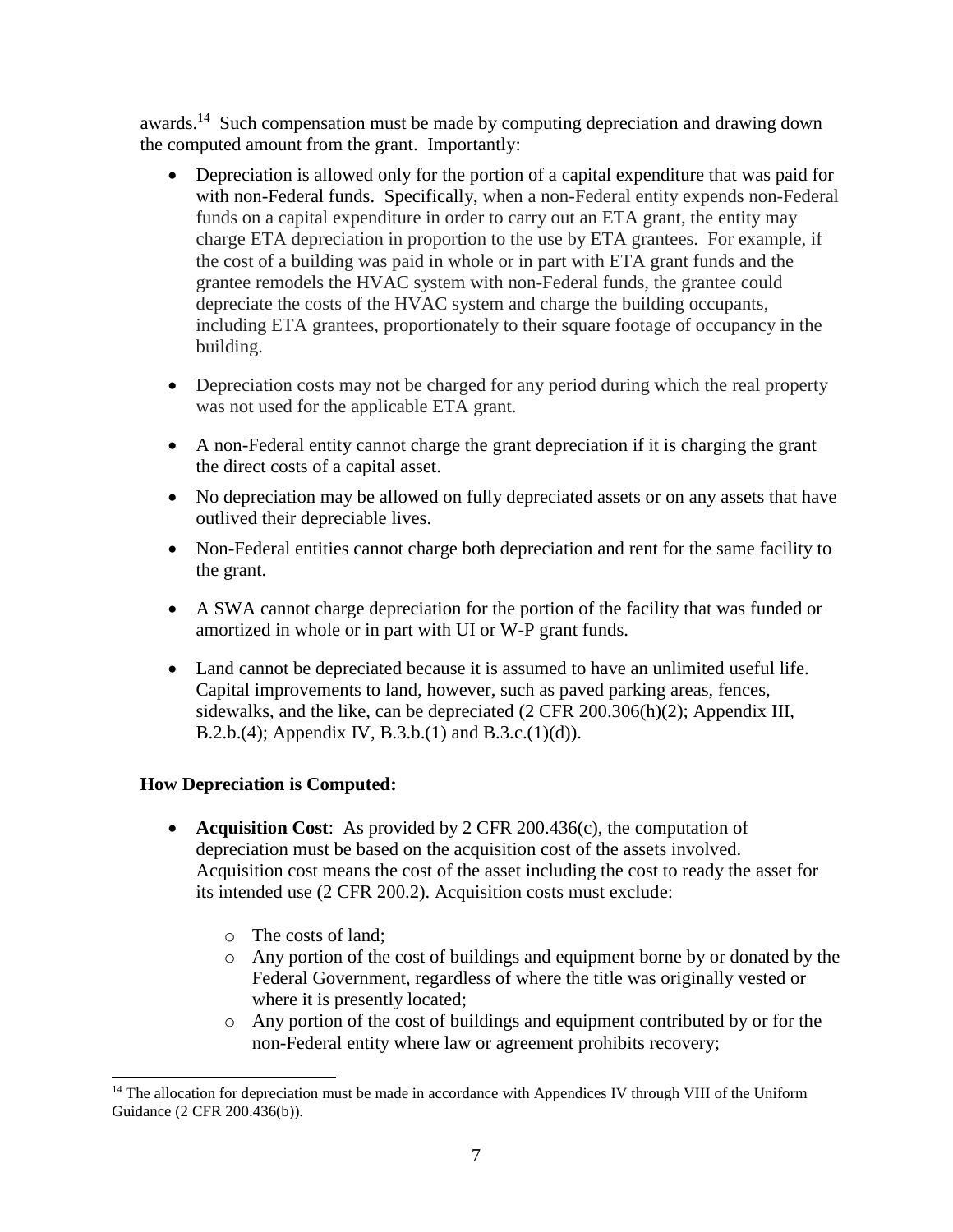- o Any asset acquired solely for the performance of a non-Federal award; and
- o Any portion of the asset that has already been depreciated.

Further, when determining the acquisition costs that will be used in the depreciation calculation, the SWA can consider only the total non-depreciated and non-Federal proportionate share of the acquisition costs of the real property and any subsequent capital improvements paid with non-Federal funds.

Acquisition costs for donated assets – For assets donated to the non-Federal entity by a third party, the acquisition cost is the fair market value at the time of the donation. These assets may be depreciated or claimed as meeting a matching requirement, but not both  $(2 \text{ CFR } 200.436(c))$ .<sup>15</sup>

- **Useful life of Asset**: When computing depreciation charges, the non-Federal entity must determine the period of useful service or useful life established in each case for usable capital assets, and take into consideration such factors as:
	- o The type and date of construction;
	- o Historical data;

- o Renewal and replacement policies followed for the individual items or classes of assets involved  $(2 \text{ CFR } 200.436(d)(1))$ ; and
- o An appraisal of useful life of the asset
- **Straight-Line Method of Depreciation**: The depreciation method used to charge the cost of an asset or group of assets to accounting periods must reflect the pattern of consumption of the asset during its useful life  $(2 \text{ CFR } 200.436(d)(2))$ . Thus, the straight-line method is presumed to be the appropriate method of depreciation unless there is clear evidence indicating that the expected consumption of the asset will be significantly greater in the early portions than in the later portions of the asset's useful life.
- **Changing Methods of Depreciation**: Depreciation methods once used may not be changed unless approved in advance by the cognizant agency responsible for reviewing, negotiating, and approving cost-allocation plans or indirect cost rate proposals.<sup>16</sup> The depreciation methods used to calculate the depreciation amounts for indirect Facilities and Administration (F&A) rate purposes must be the same methods used by the non-Federal entity for its financial statements (2 CFR 200.436(d)(2)).
- **Depreciation of Single Asset or Multiple Components of the Asset**: The entire building, including the shell and all components, may be treated as a single asset and depreciated over a single useful life. Generally, real property facilities are

<sup>&</sup>lt;sup>15</sup> Matching (or cost sharing) means the portion of project costs not paid by Federal funds (unless authorized by Federal statute) (2 CFR 200.29). For more information about cost sharing or matching, see 2 CFR 200.306.

<sup>&</sup>lt;sup>16</sup> The cognizant agency for indirect costs is defined at 2 CFR 200.19. The cognizant agency is not always the Department of Labor.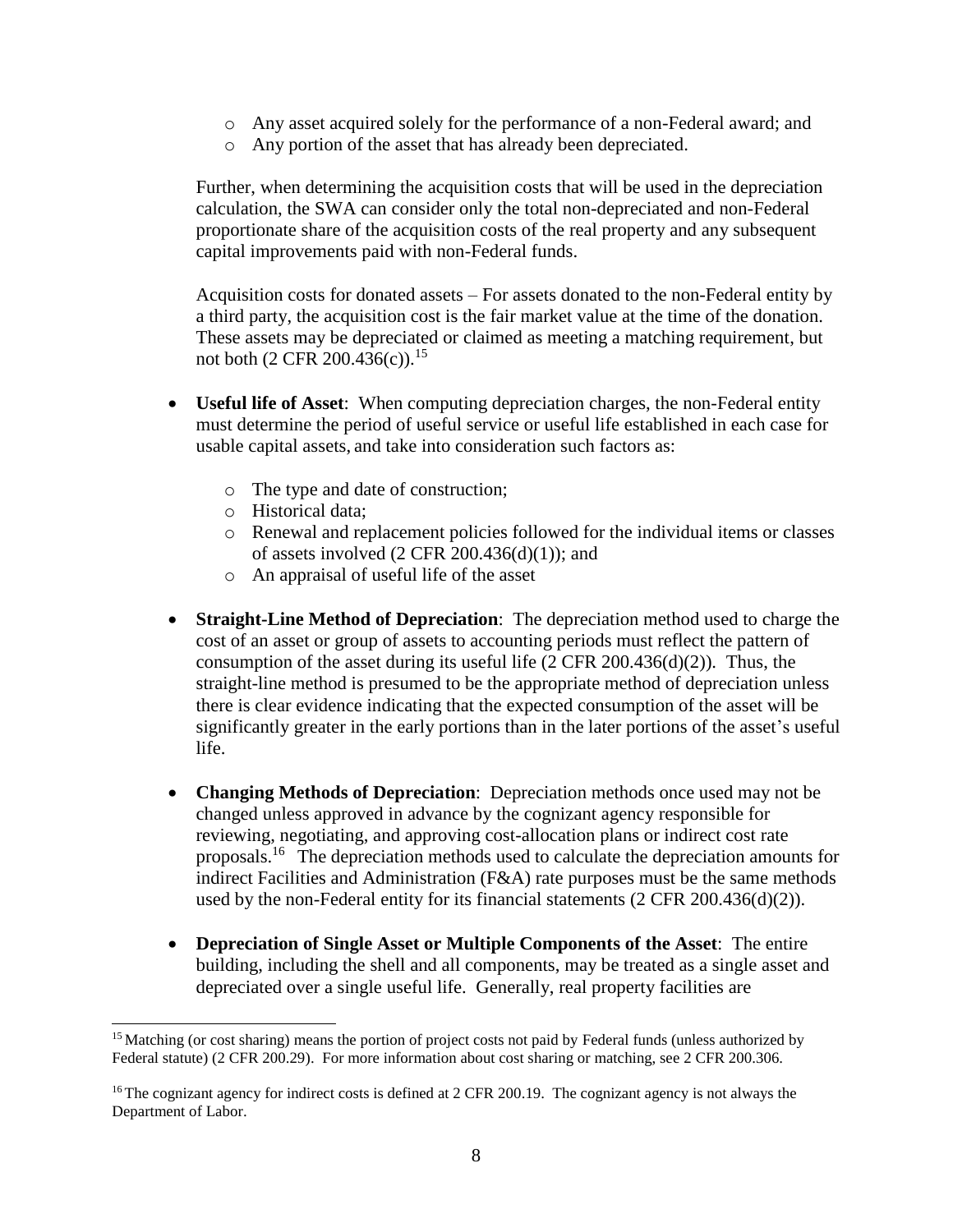depreciated over a useful life of 40 to 50 years. However, a building may also be divided into multiple components, allowing non-Federal entities to use separate depreciation schedules for various parts or systems within a building (2 CFR  $200.436(d)(3)$ . Specifically, the building components must be grouped into three general components of a building: building shell (including construction and design costs), building services systems (e.g., elevators, HVAC, plumbing system, heating and air-conditioning system, etc.), and fixed equipment (e.g., sterilizers, casework, fume hoods, cold rooms, glassware/washers, etc.)  $(2 \text{ CFR } 200.436(d)(3))$ .<sup>17</sup> The Internal Revenue Service (IRS) publishes a schedule on the useful life of various equipment and real property. See IRS Publication 946. ETA will accept the time periods provided by this schedule.

When a non-Federal entity elects to depreciate its buildings by its components, the same depreciation methods must be used for indirect cost ( $F&A$ ) purposes<sup>18</sup> and financial statements purposes (2 CFR 200.436(d)(3)).

- Depreciation Replacing Use Allowance Method: The Use Allowance method<sup>19</sup> of charging grants for property use is no longer allowed. Thus, where the depreciation method is introduced to replace the use allowance method, depreciation must be computed as if the asset had been depreciated over its entire life (i.e., from the date the asset was acquired and ready for use to the date of disposal or withdrawal from service). The total amount of use allowance and depreciation for an asset, including imputed depreciation applicable to periods prior to the conversion from the use allowance method, as well as depreciation after the conversion, may not exceed the total acquisition cost of the asset  $(2 \text{ CFR } 200.436(d)(5))$ .
- **Gains and losses on disposition of depreciable assets:** The Uniform Guidance provides that gains and losses on the sale, retirement, or other disposition of depreciable property must be included in the year in which they occur as credits or charges to the asset cost grouping(s) in which the property was included. The amount

÷,

<sup>&</sup>lt;sup>17</sup>The Uniform Guidance permits a cognizant agency to authorize more than the three subgroupings in exceptional cases (2 CFR 200. 436(d)(3)).

<sup>&</sup>lt;sup>18</sup> Indirect (Facilities &Administrative) costs means those costs incurred for a common or joint purpose benefitting more than one cost objective, and not readily assignable to the cost objectives specifically benefitted, without effort disproportionate to the results achieved. To facilitate equitable distribution of indirect expenses to the cost objectives served, it may be necessary to establish a number of pools of indirect (F&A) costs. Indirect (F&A) cost pools should be distributed to benefitted cost objectives on bases that will produce an equitable result in consideration of relative benefits derived (2 CFR 200.56).

<sup>&</sup>lt;sup>19</sup> Previously, grantees were permitted to determine building costs by the "use allowance" method. OMB Circular A-87 (2004), Attachment B, Item 11g, provided that "[a] reasonable use allowance may be negotiated for any assets that are considered to be fully depreciated, after taking into consideration the amount of depreciation previously charged to the government, the estimated useful life remaining at the time of negotiation, the effect of any increased maintenance charges, decreased efficiency due to age, and any other factors pertinent to the utilization of the asset for the purpose contemplated." Use allowance for buildings and improvements (including land improvements) was computed a rate not exceeding two percent of the acquisition costs. Id. at Item 11f.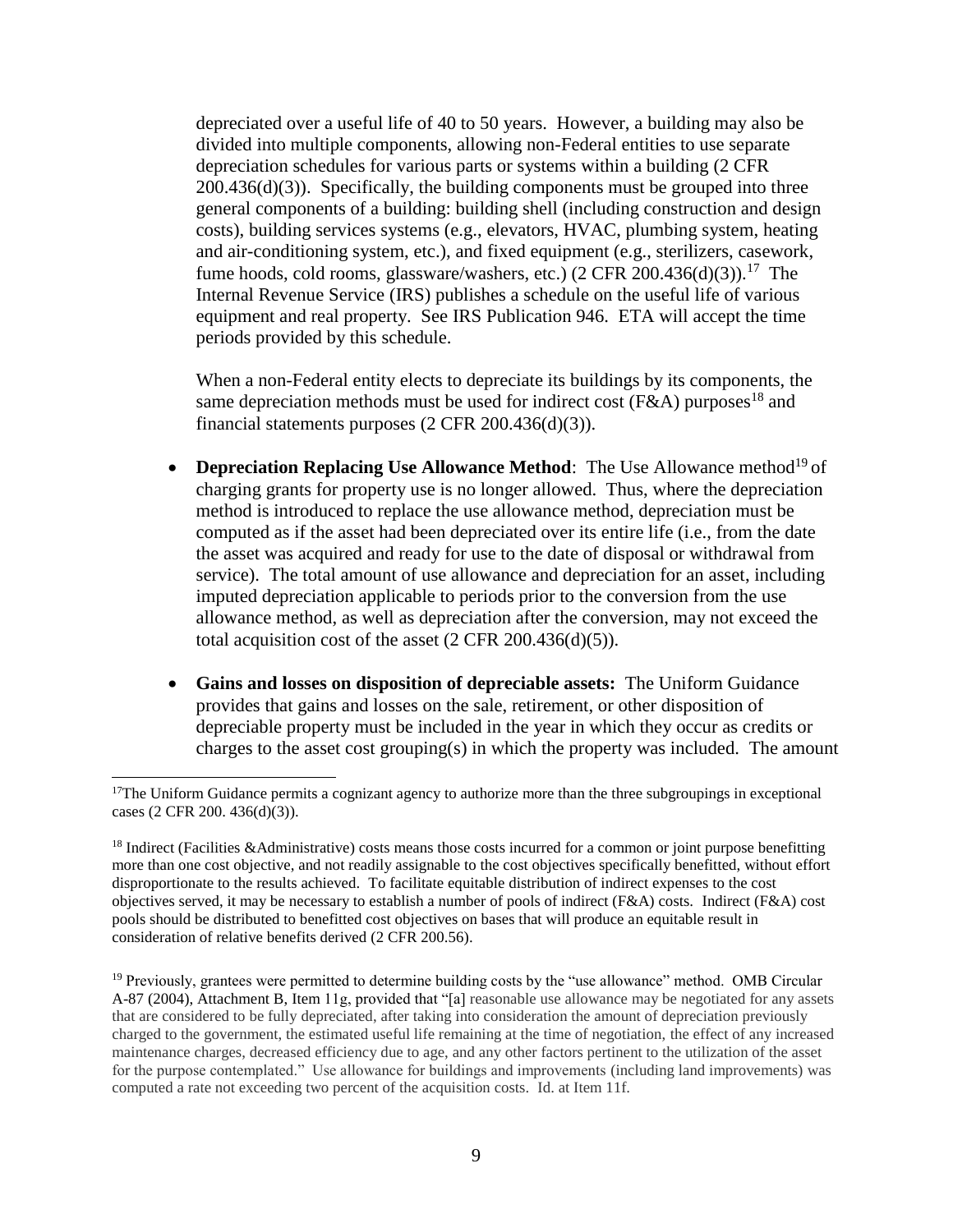of the gain or loss to be included as a credit or charge to the appropriate asset cost grouping(s) is the difference between the amount realized on the property and the undepreciated basis of the property (2 CFR 200.443(a)). More details on this topic can be found at 2 CFR 200.443(b) through (d).

 **Records**: The Uniform Guidance also provides specific recordkeeping directions with respect to depreciation. Specifically, charges for depreciation must be supported by adequate property records, and physical inventories must be taken at least once every two years to ensure that the assets exist and are usable, used, and needed. In addition, adequate depreciation records showing the amount of depreciation taken each period must also be maintained (2 CFR 200.436(e)). The non-Federal entity's budget must follow the depreciation rules, and the amounts must reconcile to the entity's audited and non-audited financial statements and general ledgers.

#### **8. Other Real Property Requirements.**

**Insurance:** Non-Federal entities are also required to maintain, at a minimum, the equivalent insurance coverage for real property acquired or improved with Federal funds and as provided to property owned by the non-Federal entity (2 CFR 200.310). Typically, non-Federal entities operating ETA programs do not maintain or operate their ETA grants in Federally owned properties. Federally owned properties are usually managed by the Federal agency that acquired the property or by the General Services Administration. As such, Federally owned property need not be insured unless required by the terms and conditions of the Federal award.

**Idle Facilities and Idle Capacity:** Sometimes space becomes unnecessary for various reasons, such as consolidation of space, program changes, or reductions in staffing. Costs for idle facilities and capacity may be disallowed, depending on the circumstances. The Uniform Guidance provides rules on the allowability of costs associated with idle facilities and idle capacity in partially used facilities  $(2 \text{ CFR } 200.446).^{20}$ 

The costs of idle facilities or idle capacity means costs such as maintenance, repair, housing, rent, and other related costs (e.g., insurance, interest, and depreciation). These costs could include the costs of telecommunications or information technology systems capacity that is built to withstand major fluctuations in load (e.g., consolidated data centers) (2 CFR  $200.446(a)(4)$ ).

<sup>÷,</sup>  $20$  For purposes of this description: (1) "Facilities" means land and buildings or any portion thereof, equipment individually or collectively, or any other tangible capital asset, wherever located, and whether owned or leased by the non–Federal entity; (2) "Idle facilities" means completely unused facilities that are excess to the non–Federal entity's current needs; (3) "Idle capacity" means the unused capacity of partially used facilities. It is the difference between: (i) That which a facility could achieve under 100 percent operating time on a one-shift basis less operating interruptions resulting from time lost for repairs, setups, unsatisfactory materials, and other normal delays and; (ii) The extent to which the facility was actually used to meet demands during the accounting period. A multi-shift basis should be used if it can be shown that this amount of usage would normally be expected for the type of facility involved (2 CFR 200.446(a)).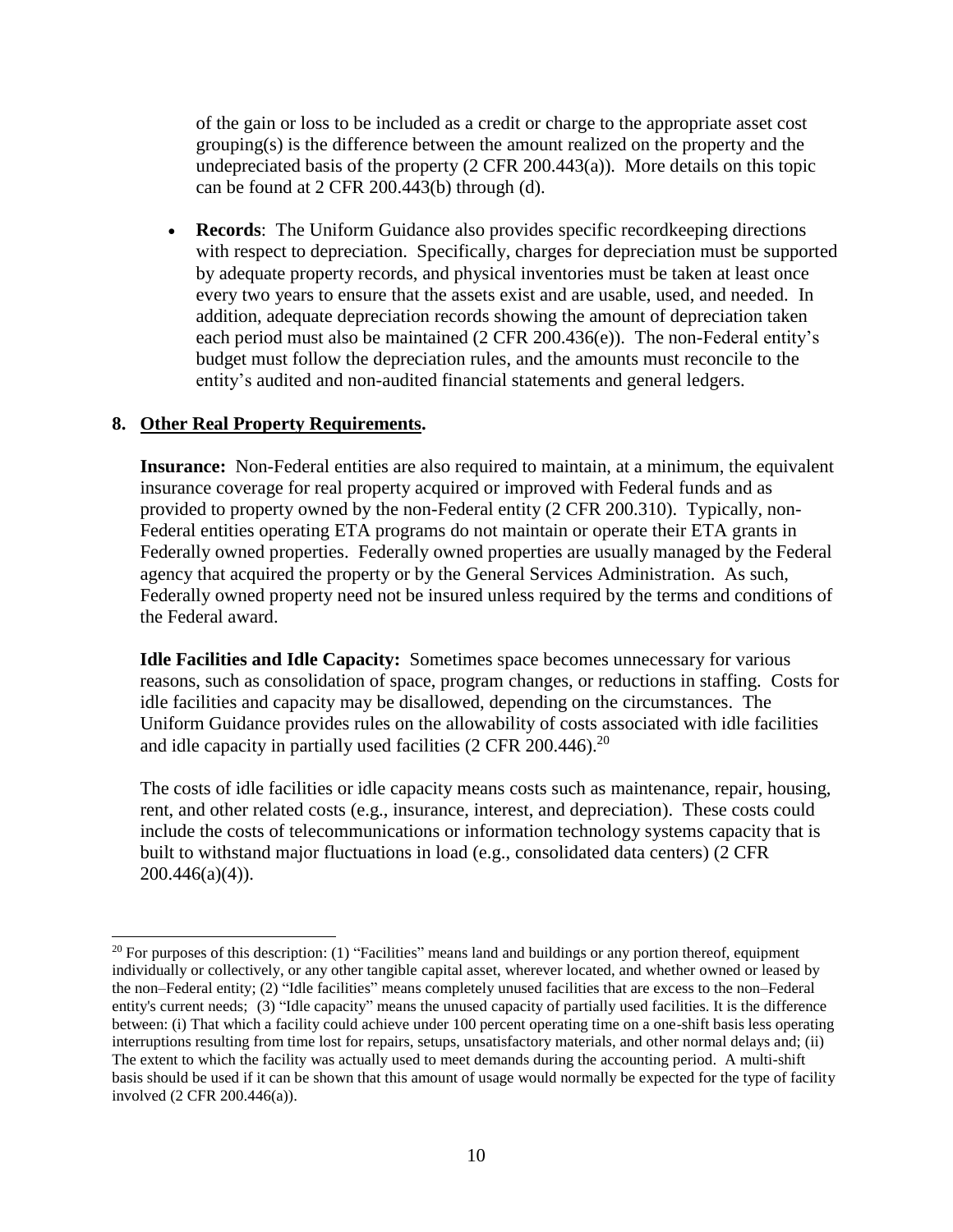The Uniform Guidance explains that the costs of idle capacity are normal costs of doing business and are a factor in the normal fluctuations of usage or indirect cost rates from period to period. Such costs are allowable, provided that the capacity is reasonably anticipated to be necessary to carry out the purpose of the Federal award or was originally reasonable and is not subject to reduction or elimination by use on other Federal awards, subletting, renting, or sale, in accordance with sound business, economic, or security practices.

Widespread idle capacity throughout an entire facility or among a group of assets having substantially the same function may be considered idle facilities  $(2 \text{ CFR } 200.446(c))$ . The Uniform Guidance specifies that the costs of idle facilities are unallowable except to the extent that:

- They are necessary to meet workload requirements, which may fluctuate, and are allocated appropriately to all benefitting programs; or
- Although not necessary to meet fluctuations in workload, they were necessary when acquired, but the facility is now idle because of changes in program requirements, efforts to achieve more economical operations, reorganization, termination, or other causes which could not have been reasonably foreseen. In such circumstances, costs of idle facilities are allowable for a reasonable period of time, ordinarily not to exceed one year, depending on the initiative taken to use, lease, or dispose of such facilities (2 CFR 200.446(b)(1) and (2)).

ETA recommends that non-Federal entities take steps to reduce the costs to the Federal grant programs by finding other entities to rent the idle facility or capacity. Proper planning will allow non-Federal entities to rent out unoccupied space in a timely manner. If the facility is no longer needed, the grantee shall request disposition instructions. See sections 9 and 11.

**Property Record Requirements** – There are property record reporting and retention requirements for non-Federal entities that occupy buildings where ETA has an interest.<sup>21</sup>

**Property Reports:** Non-Federal entities must follow all Departmental reporting requirements. Additionally, the Department is developing a property certification reporting system which will be described in separate guidance.

**Retention Requirements:** Records for real property acquired with Federal funds must be retained by the non-Federal entity for three years after final disposition (2 CFR  $200.333(c)$ . This includes records that contain information about properties acquired with ETA grant funds or which contain Federal equity or in which ETA has an interest, as well as information about depreciation, as described in section 7. If any litigation, claim, or audit is started before the expiration of the three-year period, the records must be

i<br>L  $2<sup>1</sup>$  A "Federal interest" in the context of acquisition or improvement of real property under a Federal award, means the dollar amount that is the product of the: (a) Federal share of total project costs; and (b) current fair market value of the property, improvements, or both, to the extent the costs of acquiring or improving the property were included as project costs (2 CFR 200.41).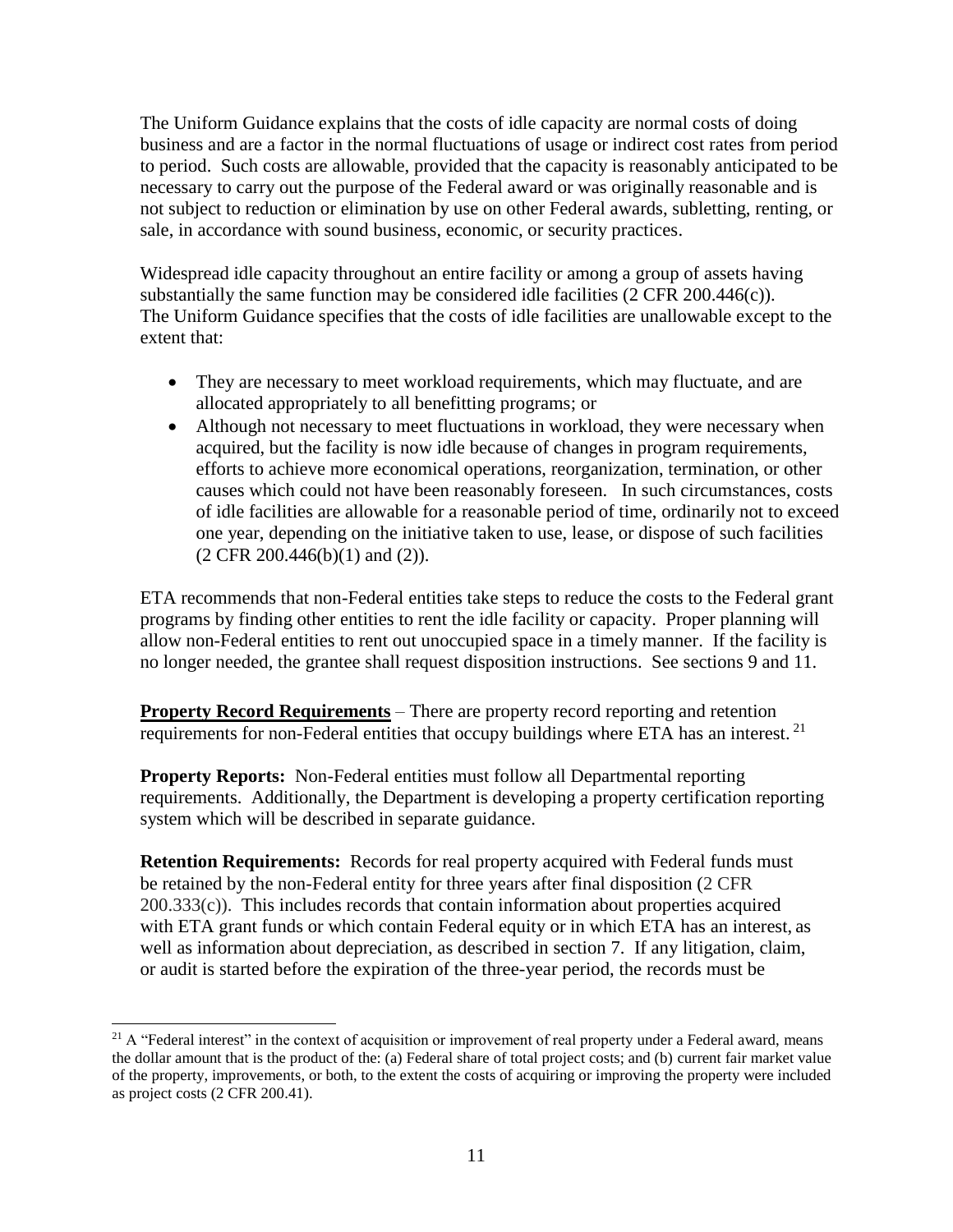retained until all litigation, claims, or audit findings involving the records have been resolved and final action taken (2 CFR 200.333(a)).

**Access to Records:** ETA, Inspectors General, the Comptroller General of the United States, and the pass-through entity, or any of their authorized representatives, must have the right of access to any documents, papers, or other records of the non-Federal entity which are pertinent to the Federal award, in order to make audits, examinations, excerpts, and transcripts. The right also includes timely and reasonable access to the non-Federal entity's personnel for the purpose of interview and discussion related to such documents. 2 CFR 200.336(a). The rights of access are not limited to the required retention period but last as long as the records are retained  $(2 \text{ CFR } 200.336(c))$ .<sup>22</sup>

**Closeout:** The non–Federal entity must account for any real property acquired with Federal funds or received from the Federal government in accordance with [200.310](https://1.next.westlaw.com/Link/Document/FullText?findType=L&pubNum=1000547&cite=2CFRS200.310&originatingDoc=N88A4E5408A8C11E4ADECF9649E758D83&refType=VP&originationContext=document&transitionType=DocumentItem&contextData=(sc.UserEnteredCitation)) (Insurance coverage) through 200.316 (Property trust relationship) and 200.329 (Reporting on real property) (2 CFR 200.343(f)).

**Additional Requirements Particular to SWA Buildings:** Additional property record requirements particular to SWA buildings with Federal or Reed Act equity are discussed in section 11.

**9. Disposition of Property Acquired with ETA Grant Funds.** Real property must be used for the originally authorized purpose as long as needed for that purpose, during which time the non-Federal entity must not dispose of or encumber its title or other interests (2 CFR 200.311(b)).

The Uniform Guidance provides directions for disposing of real property when it is no longer needed for the originally authorized purpose  $(2 \text{ CFR } 200.311(c))$ .<sup>23</sup> The non-Federal entity must obtain disposition instructions from ETA or the pass-through entity, and the instructions must provide for one of the following alternatives:

**1. Retain title after compensating DOL, or acquire replacement property -** The amount paid to DOL (or the equity transferred to the states under WIOA section 192) will be computed by applying DOL's percentage of participation in the cost of the original purchase (and costs of any improvements) to the fair market value of the property. However, in those situations where the non-Federal entity is disposing of real property acquired or improved with DOL grant funds and acquiring replacement real property under the same Federal award, the net proceeds from the disposition may be used as an offset to the cost of the replacement property. If there is DOL equity in the property, the dollar amount of the equity must be transferred to the

÷,

 $22$  The Uniform Guidance provides an exception for "extraordinary and rare circumstances" where the access requirement would include review of the true name of crime victims; however, routine monitoring cannot be considered extraordinary and rare circumstances that would necessitate access to this information (2 CFR 200.336(b)).

<sup>&</sup>lt;sup>23</sup> This is further described with respect to SWAs containing Federal or Reed Act equity in section 11.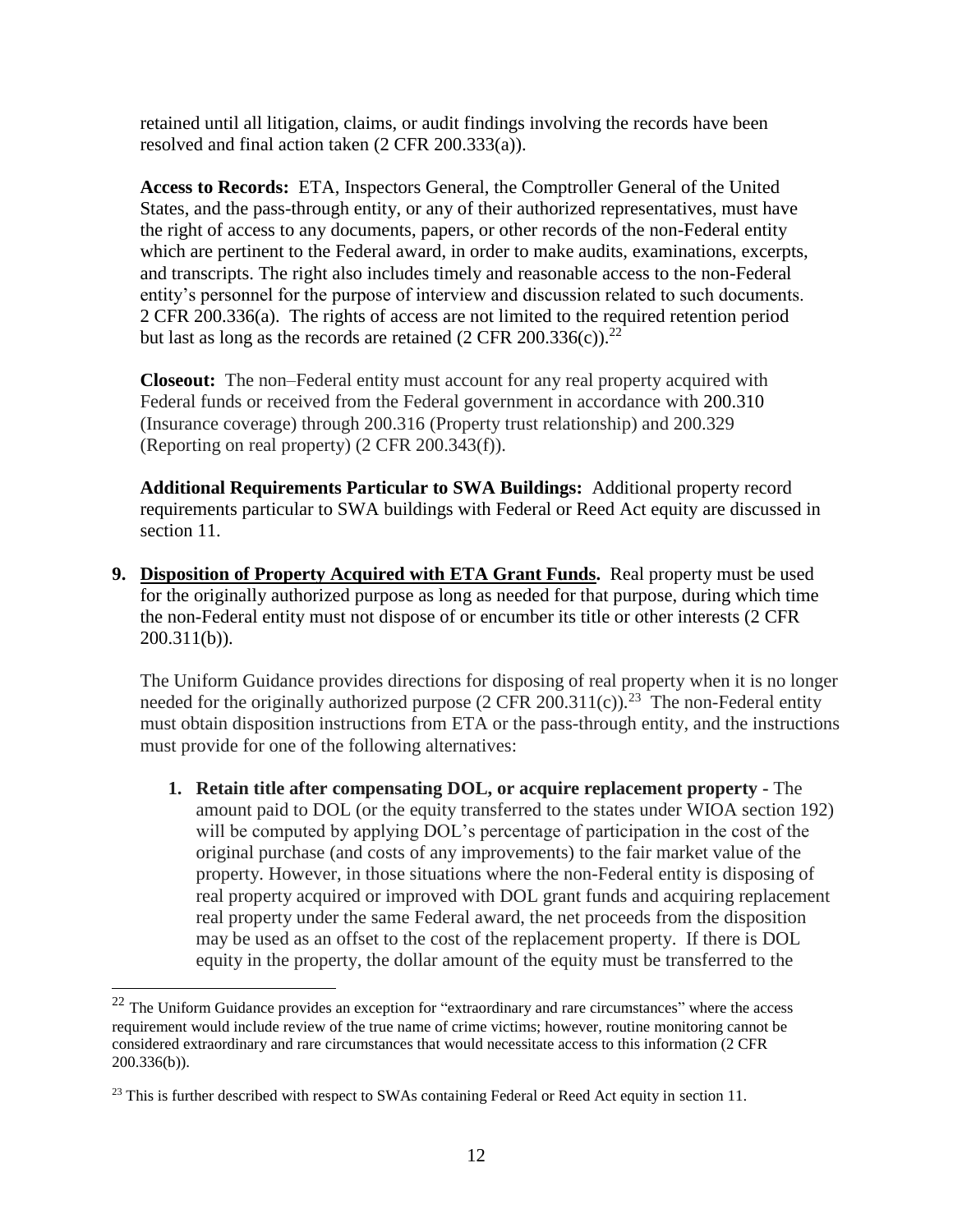replacement property. The dollar amount will be computed by applying DOL's percentage of participation in the cost of the original purchase (and costs of any improvements) to the net proceeds.

- **2. Sell the property and compensate DOL** The amount due to DOL (or the equity transferred to states WIOA section 192) will be calculated by applying DOL's percentage of participation in the cost of the original purchase (and cost of any improvements) to the proceeds of the sale after deduction of any actual and reasonable selling and fixing-up expenses. If the Federal award has not been closed out, the net proceeds from sale may be offset against the original cost of the property. When the non-Federal entity is directed to sell property, sales procedures must be followed that provide for competition to the extent practicable and result in the highest possible return.
- **3. Transfer title to DOL or to a third party designated/approved by DOL** The non-Federal entity is entitled to be paid an amount calculated by applying the non-Federal entity's percentage of participation in the purchase of the real property (and cost of any improvements) to the current fair market value of the property. This option is not available with respect to SWA properties containing Federal equity or Reed Act equity. See section 11 of this TEGL. Please contact ETA for guidance before taking the action described in this paragraph.

**SWA Properties with Federal Equity:** A more detailed description of the disposition calculations is provided in section 11.

**Appraisals Required:** ETA requires the non-Federal entity to obtain two or more independent appraisals of the property, regardless of the disposition option requested by the non-Federal entity or chosen by ETA. ETA may require approval of the appraiser selected by the non-Federal entity and may also obtain an appraisal of the property. The applicable Regional Office will provide the non-Federal entity instructions on obtaining appraisals.

Appraisal costs incurred by the non-Federal entity in connection with a disposition of property under TEGL sections 9 or 11 may be charged as allowable costs to the WIOA, UI, or W-P grants from the year in which the sale occurs (if SWA property with Federal equity, UI or W-P grants only) or may be paid from the proceeds generated by the DOL-approved transaction.

**10. Renting Real Property.** The costs for renting real property are allowable to the extent that the rates are reasonable in light of such factors as: rental costs of comparable property, if any; market conditions in the area; alternatives available; and the type, life expectancy, condition, and value of the property leased. Depending on the non-Federal entity's cost allocation policies, rental charges could be direct costs, or indirect costs, or both. Rental arrangements should be reviewed periodically to determine if the circumstances have changed and other options are available (2 CFR 200.465(a)). ETA recommends that an appropriate analysis be done to determine whether renting is the most economical approach. The non-Federal entity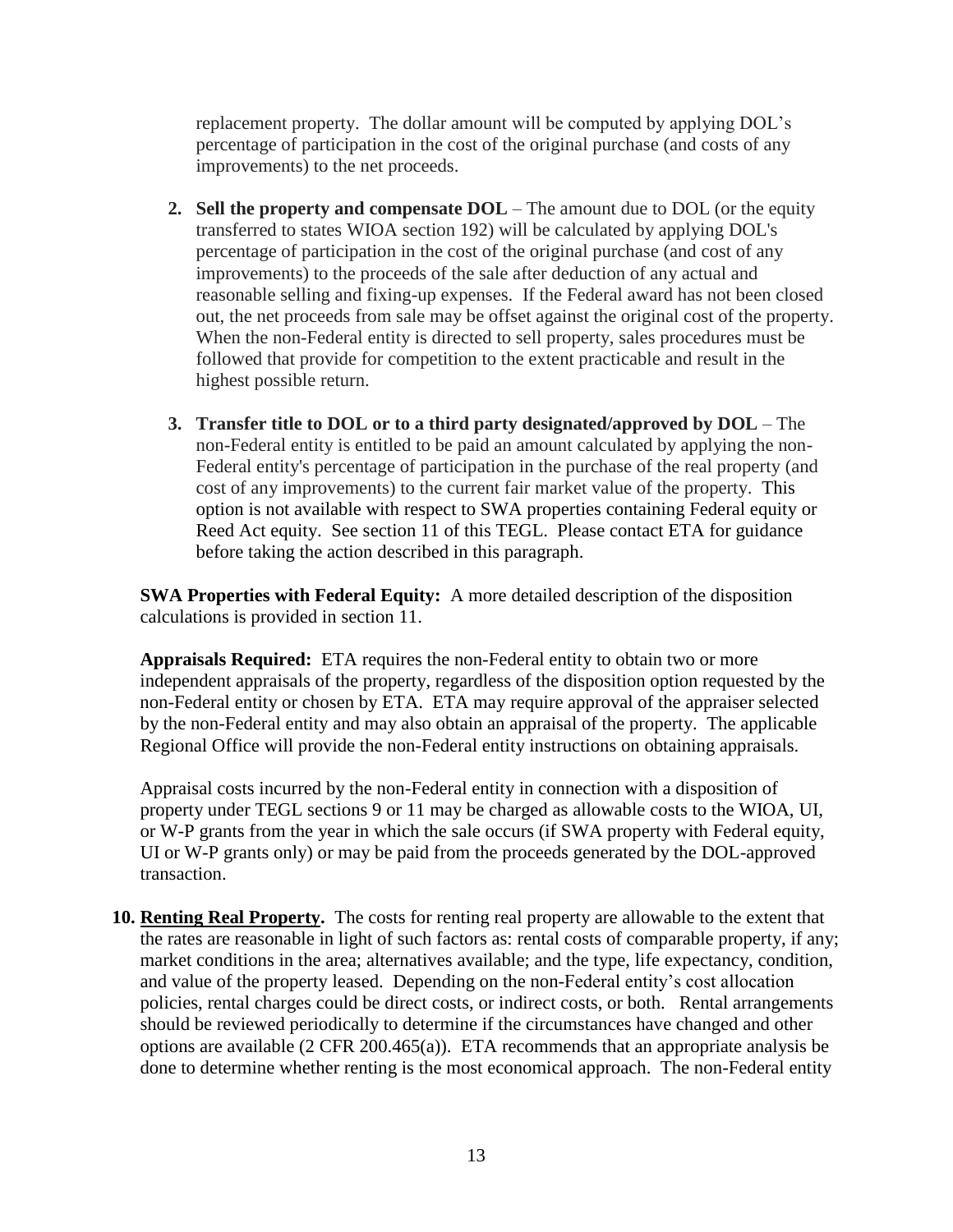must also consider the Uniform Guidance procurement standards when seeking rental space, including the conflict-of-interest provisions at 2 CFR 200.318 and 200.319. See section 4.

A non-Federal entity that does not own the building in which it is performing the grant may not incur capital expenditures for the building with ETA grant funds unless it obtains prior approval from the ETA grant officer.

**Types of Lease Agreements:** Whether a particular type of rental cost is allowable also depends on the type of lease and the specific facts at issue.

- **Operating Lease:** The most common type of lease is an operating lease. This is an agreement that results in the periodic payment of rent for temporary use of real property owned by an outside independent third party. Monthly rental payments are allowable and must be allocated among the occupant programs in proportion to their space occupancy.
- Sale and Lease-Back Arrangements: This occurs when an entity sells its real property and leases it back from the buyer. The Uniform Guidance provides that rental costs made under sale and lease-back agreements are allowable only up to the amount that would be allowed had the non-Federal entity continued to own the property. This amount would include expenses such as depreciation (if applicable), maintenance, taxes and insurance (2 CFR 200.465(b)).
- **Less-Than-Arms-Length Lease:** This agreement is one under which one party to the lease agreement is able to control or substantially influence the actions of the other. Rental costs are allowable only up to the amount that would be allowed if the non-Federal entity owned the property and would include expenses such as depreciation (if applicable), maintenance, taxes and insurance (2 CFR 200.465(c)). Examples include but are not limited to: leases between divisions of the non-Federal entity; the non-Federal entity under common control through common officers, directors, or members; and the non-Federal entity and a director, trustee, officer, or key employee or an immediate family member (as defined in 2 CFR 200.465(c)(4)), either directly or through corporations, trusts, or similar arrangements in which they have a controlling interest (2 CFR 200.465(c)). This would also include a leasing arrangement between the non-Federal entity and the department, division, or unit within the non-Federal entity that is managing the ETA grant award. Rental costs are limited to expenses such as depreciation (if applicable), maintenance, taxes, and insurance (2 CFR 200.465(c)).
	- o **Capital Lease**: One specific type of less-than-arms-length lease is a capital lease. The provisions of GAAP must be used to determine whether a lease is a capital lease (2 CFR 200.465 $(c)(5)$ ), although generally, it is a lease where ownership of the property transfers to the lessee by the end of the lease term or when the lessee exercise an option to purchase the leased property at a bargain price. Rental costs under these leases are allowable only up to the amount that would be allowed had the non-Federal entity purchased the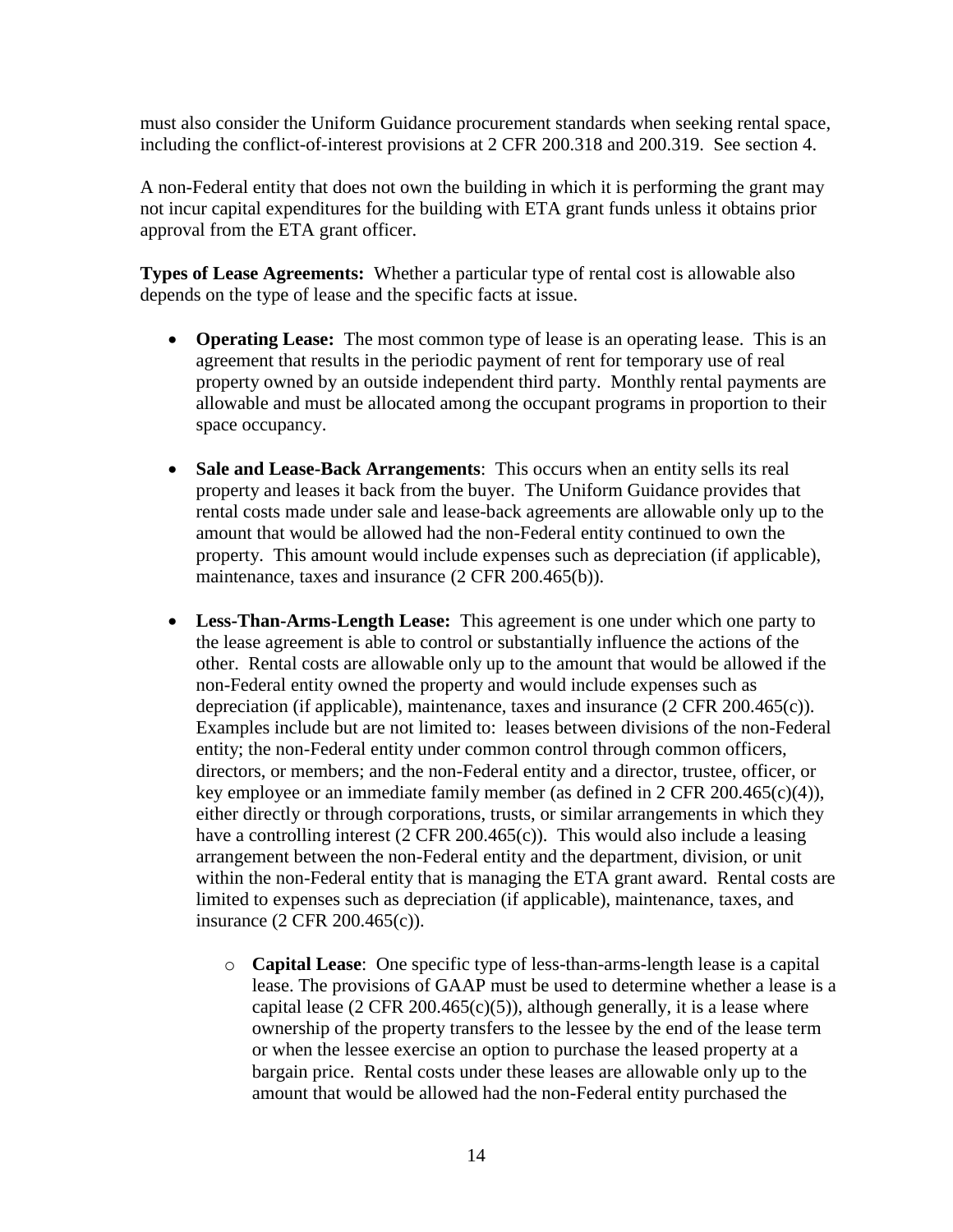property on the date the lease agreement was executed and would include expenses such as depreciation (if applicable), maintenance, taxes, and insurance  $(2 \text{ CFR } 200.465(c)(5))$ . Interest costs related to capital leases are allowable to the extent they meet the criteria in 2 CFR 200.449. Unallowable costs include amounts paid for profit, management fees, and taxes that would not have been incurred had the non-Federal entity purchased the property. A non-Federal entity may not enter into a capital lease without prior approval from the ETA grant officer.

**Renting property owned by affiliated individuals/entities**: The rental of any property owned by any individuals or entities affiliated with the non-Federal entity, including commercial or residential real estate, for purposes such as the home office workstation is unallowable (2 CFR 200.465(c)(6)).

**Termination:** Non-Federal entities may need to terminate a lease due to funding issues or other programmatic issues. When the non-Federal entity negotiates a lease, it should include a termination clause to cover unforeseen circumstances and ensure that the termination payment is reasonable as long as the lessee provides adequate notice. In general, leases should not be unduly lengthy.

If the ETA grant is terminated, rental costs under unexpired leases are generally allowable where clearly shown to have been reasonably necessary for the performance of the terminated Federal award less the residual value of such a lease, if:

- The amount of such rental claimed does not exceed the reasonable use value of the property leased for the period of the Federal award and such further period as may be reasonable, and
- The non-Federal entity makes all reasonable efforts to terminate, assign, settle, or otherwise reduce the cost of such lease. There also may be included the cost of alterations of such leased property, provided such alterations were necessary for the performance of the Federal award, and of reasonable restoration required by the provisions of the lease (2 CFR 200.471(d)).

Termination costs that are deemed unreasonable or excessive are unallowable (2 CFR 200.404). For instance, if the grantee enters into a five-year lease with a landlord but the period of performance of its ETA grant award is only four years, the costs of that additional one year would be considered an excessive or unallowable cost to the grant. It would be in the best interest of the grantee to negotiate terms that align with period performance of a grant or offer option years that would not require a financial commitment unless agreed upon by both parties.

**11. SWA Property With Reed Act Equity or Federal Equity.** There are special rules that apply to SWA property that has Reed Act equity or Federal equity. This section explains various requirements with respect to occupying a facility with equity and for disposing of the property.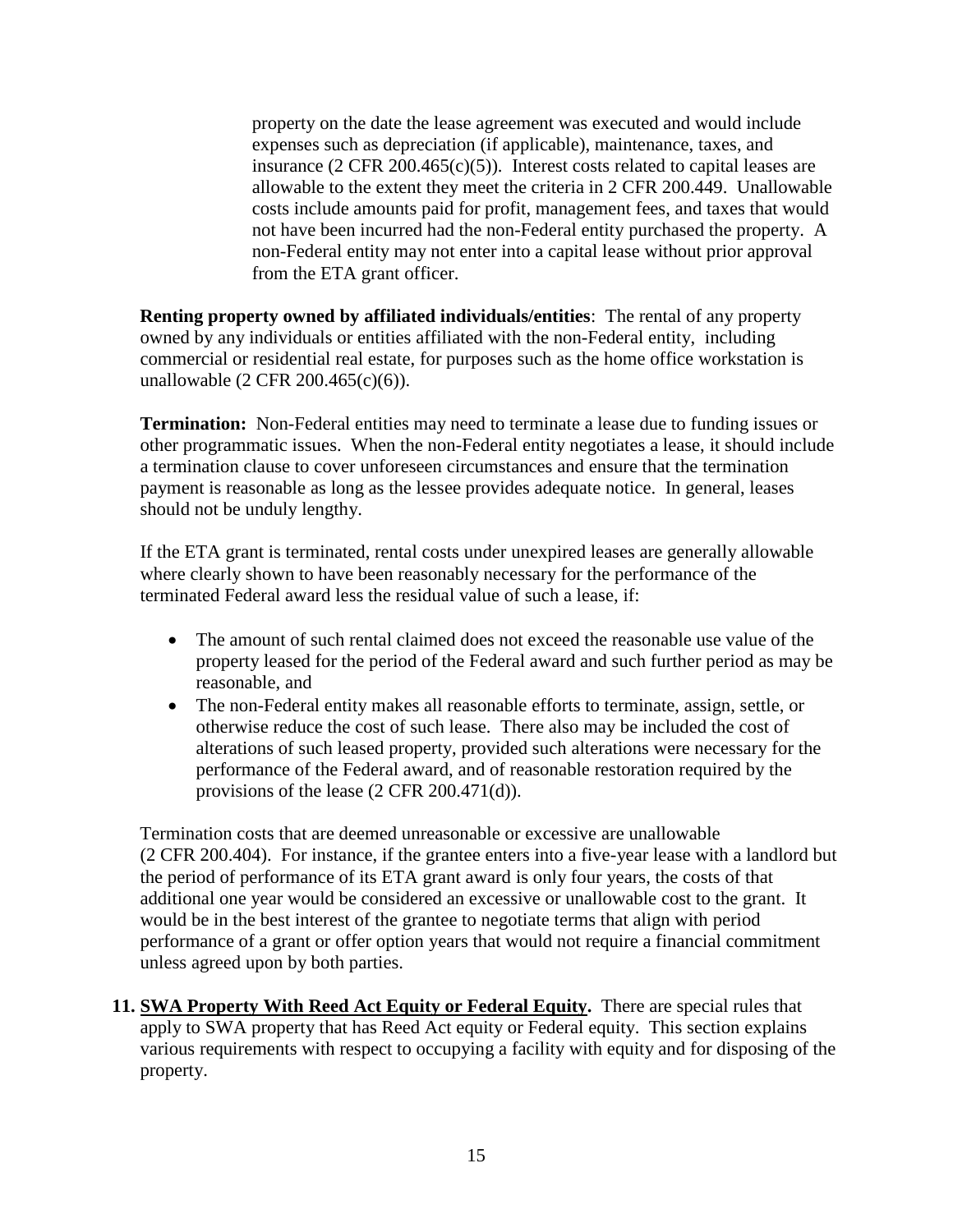**Occupancy Requirements in SWA buildings with Reed Act Equity:** Buildings with Reed Act equity, including American Job Center (AJC) buildings, can also be used for one-stop service delivery as long as the proportionate share of the Reed Act equity is less than or equal to the proportionate share of occupancy by the combined UI and W-P programs in such property (20 CFR 683.240(b)). For example, if a property used as a one-stop facility has 20 percent Reed Act equity, it is permissible to have 30 percent UI and W-P program occupancy, because the amount of Reed Act equity is less than the proportionate share of UI and W-P program occupancy. The other 70 percent of the building can be occupied by other one-stop partner<sup>24</sup> programs.<sup>25</sup> Conversely, if a property used as a one-stop facility has 20 percent Reed Act equity, but UI and W-P program occupancy totals only 15 percent, the SWA would be required to increase UI or W-P program space usage to at least 20 percent. On the other hand, if a property was fully amortized with UI or WP funds or if Reed Act funds were not used to acquire the property, there are no Reed Act occupancy limitations.

**Use of Property with Federal Equity:** WIOA provides that the Federal equity acquired in real property through UI or W-P grants to States is transferred to the States and must be used to carry out activities authorized under WIOA, SSA Title III, or the W-P Act (WIOA section 192(a) (29 U.S.C. 3252(a) and 20 CFR  $683.240(a)(1)$ ). If the property was purchased with Job Training Partnership Act (JTPA) (Pub. L. 97-300) or WIA funds or if the property was transferred to WIA, it is now transferred to the WIOA Title I programs and must be used for WIOA purposes (20 CFR 683.240(c)). However, this does not mean space can be occupied "free of charge." As outlined in TEGL 17-16 ("Infrastructure Funding of the One-Stop Delivery System," January 18, 2017), all one-stop partners must contribute funding to cover operating costs, including infrastructure costs, based on their proportionate use and relative benefit received.

**New Amortization Arrangements Prohibited:** As described in section 3, States may not use funds awarded under WIA, WIOA, SSA Title III, or the W-P Act to amortize the costs of real property that was purchased by the State on or after February 15, 2007.

**Requirements When Capital Improvements are Made to SWA Buildings**: If capital improvements are made with respect to a SWA building that has Federal equity, the State may depreciate the unamortized costs, with prior approval of the ETA grant officer. See

<sup>÷,</sup> <sup>24</sup> "One-stop partner" means an entity described in section 121(b) of WIOA (29 U.S.C. 3151(b) and 20 CFR 678.400) that is participating in the operation of a one-stop delivery system (20 CFR 651.10). "One-stop delivery system" means a one-stop delivery system described in section 121(e) of WIOA (29 U.S.C. 3151(e) and 20 CFR 678.300).

<sup>&</sup>lt;sup>25</sup> As outlined in TEGL No. 16-16 ("One-Stop Operations Guidance for the American Job Center Network," January 18, 2017), there are also co-location requirements with respect to W-P ES programs. Under WIOA, W-P ES programs must be co-located in comprehensive and/or affiliate American Job Centers. If W-P ES is provided at an affiliated American Job Center, the affiliate American Job Center must include at least one or more other partners with a physical presence of combined staff more than 50 percent of the time the center is open; the partner administering local veterans' employment representatives, disabled veterans' outreach program specialists, or unemployment compensation programs cannot be considered the other partner. If W-P ES and any of these three programs are provided at an affiliated site, an additional partner or partners must have a presence of combined staff in the center more than 50 percent of the time the center is open (20 CFR 678.315(b), 34 CFR 361.315(b), 34 CFR 463.315(b)).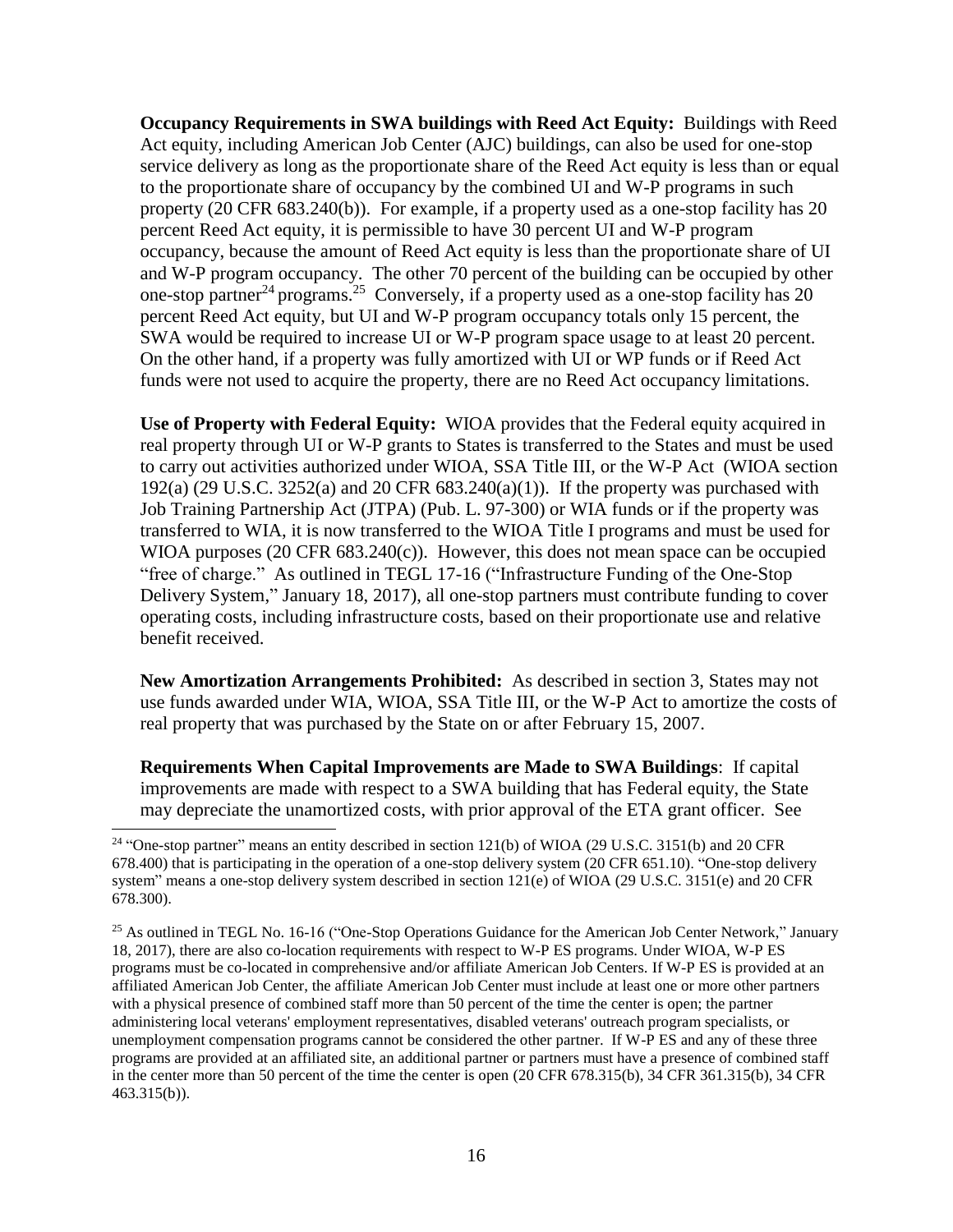section 7 for depreciation rules. Amortization of the capital improvement costs with WIOA, SSA Title III funds, or W-P Act funds is not allowed. Guidance on the applicable recordkeeping requirements will be issued by the Department.

# **Rental Issue:**

**SWA as a Lessor:** Rental income received from leasing SWA space with Federal equity to other entities is treated as a reduction in current facility costs. Rental income received must be allocated among the Federal programs in proportion to the equity they hold in the facility. Any rental revenue in excess of total facility costs is treated as program income. SWAs are required to use the addition method when accounting for program income and expend the funds in accordance with 2 CFR 200.307. The percentage of rental income that is attributable to Reed Act equity must be immediately deposited in the State's account in the UTF and may not be credited as Reed Act funds.

**Property Record Requirements:** States are required to maintain records on equity for three years after final disposition of the property, including on equity obtained or expended, equity transferred to a replacement building, capital improvements made by the State that impacted equity, and whether DOL reimbursed the State for these costs by depreciation or directly, and any other transaction that affects equity. If the State has replaced any property that had Federal or Reed Act equity, the State's property records must show the amount of equity that was transferred or replaced and how it contributed to the cost of the replacement property and what the resulting equity is in the replacement property. When any changes to equity occur, the State must notify ETA, and provide documentation regarding the change. States must also follow the property record requirements described in section 8.

**Disposition of Real Property:** SWAs must request disposition instructions from the ETA grant officer when:

- 1. Real property containing Federal equity transferred pursuant to WIOA section 192(a) (29 U.S.C. 3252(a)) is no longer needed to carry out activities authorized under WIOA, SSA Title III, or the W-P Act (20 CFR 683.240(a)(2));
- 2. Real property containing Reed Act equity is no longer needed for UI or W-P Act program purposes (20 CFR 683.240(b)); or
- 3. Real property that was purchased with JTPA or WIA funds that was transferred to the WIOA Title I programs is no longer needed for WIOA activities. A subrecipient must ask the SWA for disposition instructions, and the SWA must notify ETA about the disposition  $(20 \text{ CFR } 683.240(c))$ .

The requirements of 2 CFR 200.311(c), outlined in section 9, apply. Specifically, the State may request either to retain the property for other purposes after compensating  $DOL<sup>26</sup>$  or to sell the property after compensating DOL. A disposition while retaining the property for

i<br>L <sup>26</sup> "Compensating DOL" for purposes of this section means using the funds for the applicable program requirements as discussed in this section.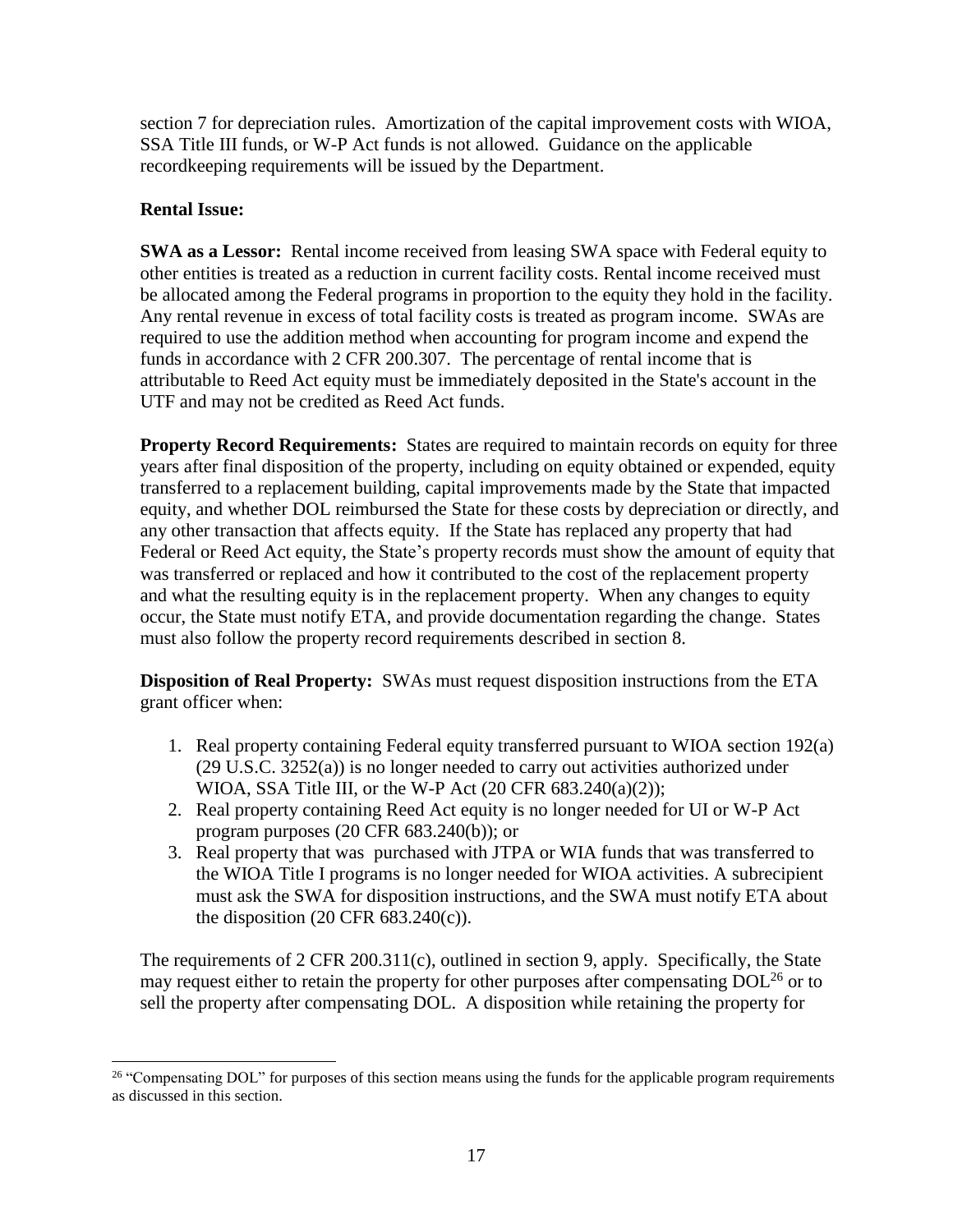other purposes means that the WIOA, UI, and W-P activities will entirely vacate the property and the State retains the property for other activities.

As part of the disposition process, ETA will provide the SWA with information that it has about the current amount of Federal equity in the facility. It is the State's responsibility to have retained information described in the property records requirements above and in this section.

The State must have the property appraised to assess its current fair market value for any of the disposition options.<sup>27</sup> If the property is retained for other purposes, the cash equivalent of the fair market value attributable to the portion of the property amortized using UI and W-P grant funds (and costs of any improvements) must be used solely to carry out activities authorized under WIOA, SSA Title III, or the W-P Act. Likewise, if the property is sold, the sales proceeds (and any interest) attributable to that portion of the property amortized using UI and W-P grant funds (and costs of any improvements) must be used solely to carry out activities authorized under WIOA, SSA Title III, or the W-P Act. Similarly, if the State proposes to acquire replacement property, as described in 2 CFR  $200.311(c)(1)$ , and the replacement property is worth less than the property being replaced, the excess cash proceeds must be used for activities authorized under WIOA, SSA Title III, or the W-P Act. WIOA section 192 does not require that the W-P or UI programs' use of the proceeds for those programs be proportional to the respective share of each program's equity, so the proportional use for each of the programs is at the SWA's discretion. Pursuant to 20 CFR 683.240(c), if the disposition is of real property purchased with JTPA or WIA funds that were transferred to the WIOA Title I programs, the proceeds attributable to the Federal equity must be used to carry out activities under WIOA.  $^{28}$ 

If the property is retained for other purposes, Federal equity must be calculated by applying the percentage of DOL's participation in the cost of the original purchase through amortization with UI and W-P grant funds (and costs of any improvements) to the fair market value of the property. If the property is sold, the combined UI and W-P portion must be calculated by applying the percentage of participation in the cost of the original purchase (and costs of any improvements) to the proceeds of the sale after deduction of any actual and reasonable selling and fixing-up expenses. When the State is directed to sell property, sales procedures must be followed that provide for competition to the extent practicable and result in the highest possible return.

<sup>&</sup>lt;sup>27</sup> The appraisal requirements described in section 9 apply. Depending on the specifics of the State's proposed disposition, the Department may require the State to provide other information.

<sup>&</sup>lt;sup>28</sup> At the time that many SESA buildings were acquired or constructed, SESAs typically entered into agreements, pursuant to 20 CFR 602.16 (1961) and Part IV (sections 2520-2529) of the DOL Employment Security Manual, in which DOL approved the application of funds granted as rentals to amortize (pay) the costs of purchase or construction of the premises. Once the purchase price of the SESA property was fully met, the SESA was allowed to remain on the premises rent-free. Grant funds would be made available for only the SESA's costs of operation and maintenance of that space. Any SWA property that is still operating under an amortization-rent free agreement may continue this arrangement until the space will no longer be used for UI or W-P purposes. In that case, the disposition instructions provided in this guidance apply. As noted previously, States may no longer enter into new amortization agreements.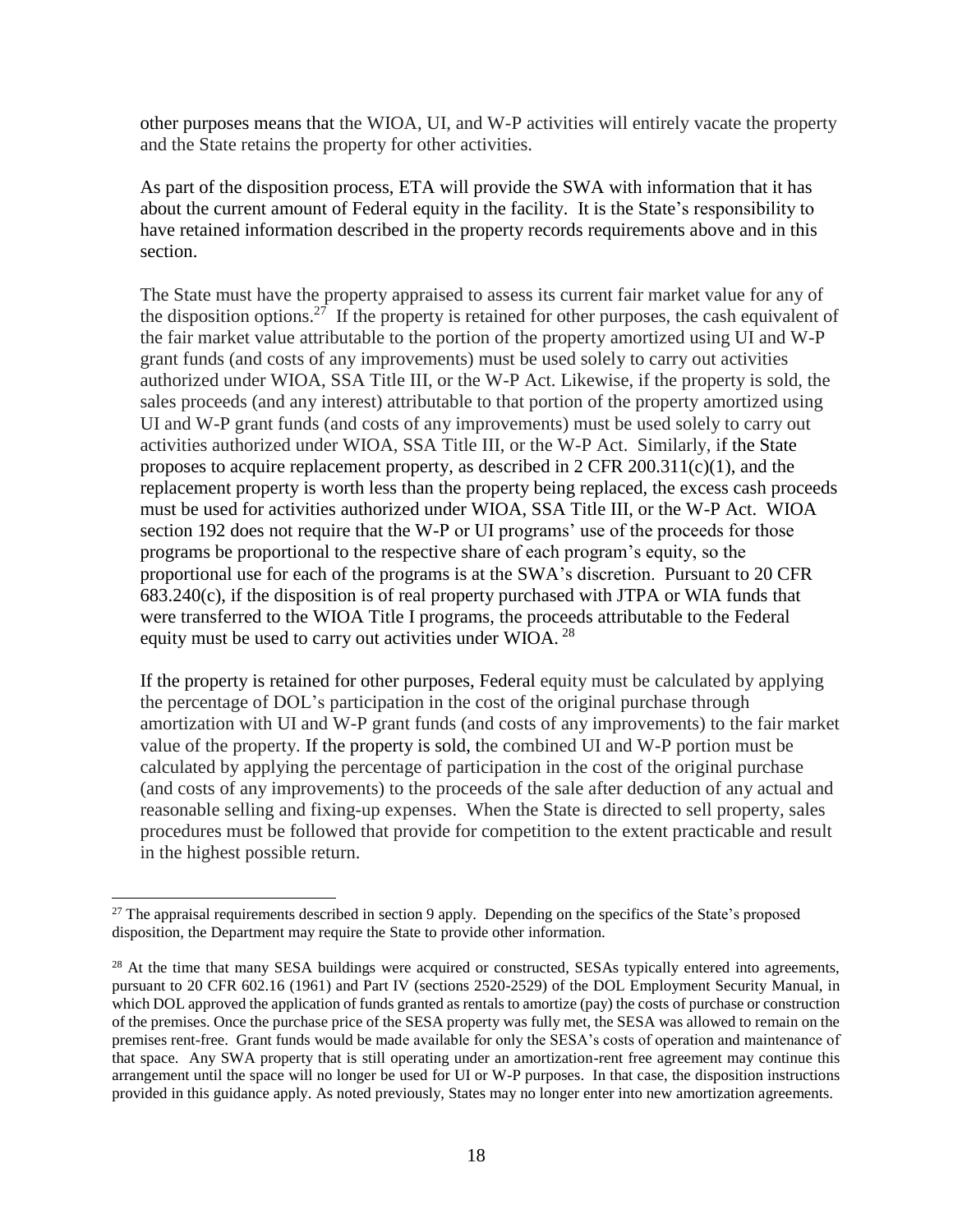The cash equivalent of the fair market value attributable to Reed Act equity in the property (if the property is retained for other purposes) or the sales proceeds attributable to the Reed Act equity in the property (if the property is sold) must be calculated by applying the percentage of participation by Reed Act funds to the fair market value of the property, after subtracting the percentage of Reed Act equity amortized with UI or W-P grant funds (and costs of any improvements). The cash equivalent of the fair market value attributable to the remaining Reed Act equity (if the property is retained for other purposes) or the sales proceeds attributable to the Reed Act equity in the property (if the property is sold) must be returned to the State's account in the UTF (20 CFR 683.240(b)). The amount deposited in the State's account in the UTF will be credited as Reed Act funds only up to the amount of the Reed Act funds that were appropriated by the State for acquisition and/or improvement of the real property, because only amounts transferred to the State's account under SSA section 903 have Reed Act status. These amounts must be deposited into the particular Reed Act account (in the State's account in the UTF) from which they originated. The amount credited as Reed Act funds may be used only for authorized Reed Act purposes consistent with Reed Act requirements. Any excess proceeds (or profit) that is not used for replacement property as discussed below must immediately be deposited into the State's account in the UTF and may only be used to pay UI benefits or other expenditures consistent with the withdrawal standard at SSA section 303(a)(5)(42 U.S.C. 503(a)(5)) and Federal Unemployment Tax Act (FUTA) section  $3304(a)(4)(26 \text{ U.S.C. } 3304(a)(4))$ . As such, the funds will no longer be available for real property acquisition or administration.

In a replacement transaction involving a property with Reed Act equity, proceeds from the disposed property (including profit) may be used as an offset to the cost of the replacement property. In a replacement transaction, it is not necessary to make another appropriation of Reed Act funds to obtain the replacement property, provided that the use of such funds conforms in all respects to the original appropriation(s) of Reed Act funds authorizing the acquisition of the disposed property and is permissible under State law. Such transactions may not result in a new obligation of Reed Act funds. If the property being replaced is worth more than the replacement, the excess cash proceeds received or equivalent cash must be handled as described above with respect to excess Reed Act proceeds or profits.<sup>29</sup>

Finally, the disposition requirements described above apply to any disposition involving a replacement where Federal or Reed Act equity is moved from one State-owned property to another. The disposition must benefit the Federal award, and be carried out through a formal, documented transaction, which is approved and executed by the ETA grant officer and a representative of the State who is authorized to carry out the transaction. Federal equity must be computed based on the current fair market value attributable to the portion of the property that was amortized with UI and W-P grant funds, and the costs of any improvements. Reed Act equity must also be computed based on current fair market value of the property's Reed Act equity (including profit). The State must have the property appraised to assess its current fair market value as discussed in section 9. The UI and W-P equity that is moved must be used solely to carry out activities authorized under WIOA, SSA Title III, or the W-P Act. With respect to the Reed Act equity that is moved, the SWAs must follow the UI and/or W-P program occupancy requirements described above in this section of the TEGL. The

<sup>÷,</sup> <sup>29</sup> See UIPL 39-97, Attachment 1, section G, para. 2a and b.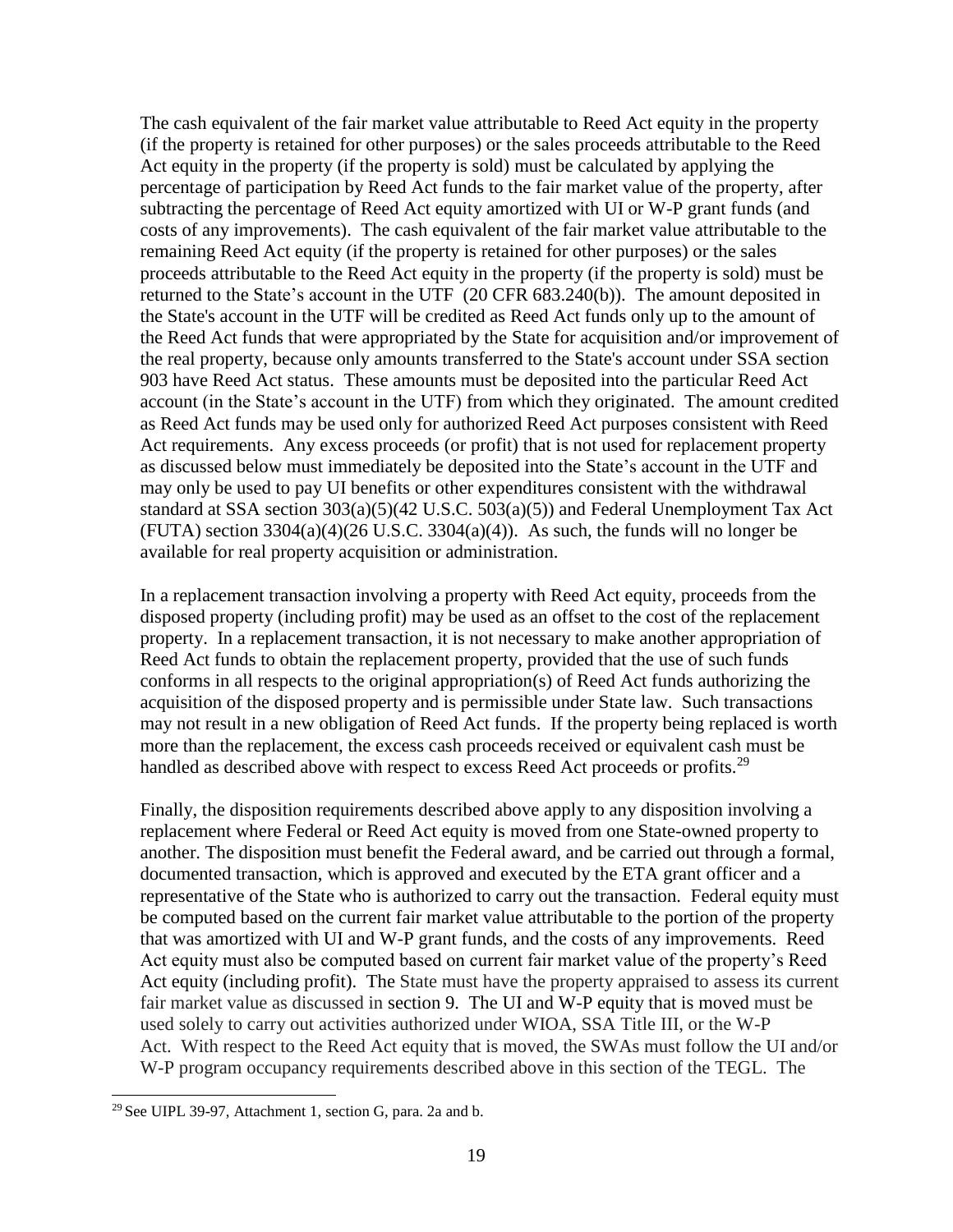dollar amount of the equity moved (based on the fair market value of the property from which it is being moved) and the current fair market value of the building to which the equity is being moved (based on an appraisal as described in section 9) must be documented and provided to ETA. This includes the dollar amount of Reed Act equity that funded the building (including improvements) from which the equity was moved and the particular Reed Act account(s) from which these funds originated. After the equity is moved as described above, the new equity amounts must be recalculated. Any disposition of the property to which the equity was moved must follow the disposition requirements set out above in this section of the TEGL.

**Accounting for Federal Equity after Sale or Retention of Property for Other Purposes:** 

The amount attributable to the Federal equity (whether the property was retained for other purposes or sold) must be accounted for by the State and recorded in the State's books. When any of this amount is expended, the amount must be reported on line 11b of the quarterly ETA-9130 financial status report. In addition, the expenditures must be recorded in the State's book of accounts and included within the scope of the SWA's annual Single Audit. Proceeds from the disposition of real property are not defined as program income (2 CFR 200.307(d)).

**12. Inquiries.** Questions regarding this guidance should be directed to the appropriate ETA Regional Office.

# **13. References.**

- Workforce Innovation and Opportunity Act (WIOA) (Pub. L. 113-128);
- Workforce Investment Act of 1998 (WIA) (Pub. L. 105-220);
- Social Security Act (SSA), Title III (42 U.S.C. 501, et seq.);
- SSA, Title IX  $(42 \text{ U.S.C. } 1101, \text{ et seq.});$
- Wagner-Peyser Act, 29 U.S.C. sec. 49, et seq., as amended by WIOA Title III;
- Job Training Partnership Act (JTPA) (Pub. L. 97-300);
- Federal Unemployment Tax Act (FUTA) section  $3304(a)(4)(26$  U.S.C.  $3304(a)(4)$ ;
- Revised Continuing Appropriations Resolution 2007 (Pub. L. 110-5);
- The Uniform Guidance: Uniform Administrative Requirements, Cost Principles, and Audit Requirements for Federal Awards at 2 CFR Part 200 and 2900 (DOL rules);
- Uniform Guidance, Appendices II, IV through VIII;
- $\bullet$  20 CFR 651.10;
- 20 CFR Part 678:
- 20 CFR Part 683;
- $\bullet$  20 CFR 602.16 (1961);
- 29 CFR Part 97;
- $\bullet$  34 CFR 361.315:
- $\bullet$  34 CFR 463.315;
- GAL No. 05-94, *Acquisition, Use, and Disposition of SESA Real Property* (January 24, 1994);